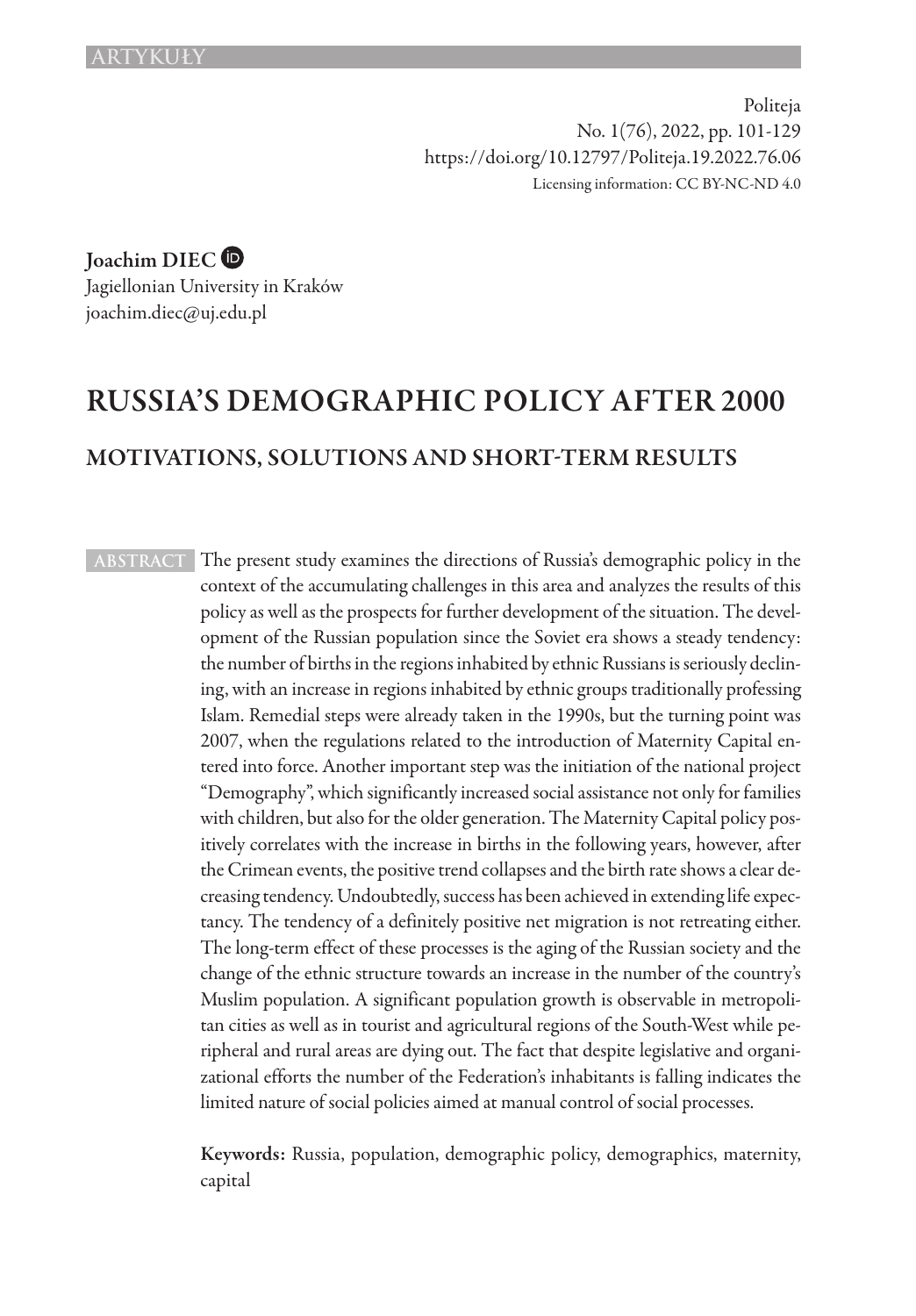## INTRODUCTION

The present study focuses on the demographic policy of the Russian Federation after the difficult decade of the 1990s. Its main objective is to present the motivation, the logic and major elements of Russia's demographic policy in the following two decades with a short critical reflection about its effectiveness.

The problem of demographic changes in Russia was perceived as of a primary importance and studied by some researchers such as Eberhardt, whose book of 2002 provided an image of Russia's demographic situation after the disastrous Yeltsin era,<sup>1</sup> or Anatoly Vishnevsky, whose publications, especially the fundamental study about the "Demographic modernization" in the 20<sup>th</sup> century and the collection of 2015 concerning the demographic issues in the global perspective are an enduring legacy of assessing the demographic situation in Russia in a broader context. However, the reflection on the demographic policy of Russia in the 21<sup>st</sup> century and its effectiveness seems to be incomparably poorer, which is justified by the current nature of this issue. Some introductory contribution to contemporary research on this problem was made by Larisa Popova's study of 2014 published in the *International Journal of Regional Development*<sup>2</sup> and Yuliya Aitova's article in the *Eurasian Scientific Journal* in 2019.3 A concise analysis presenting a deeper insight into the demographic situation of Russia's regions was published in 2021 by a team of researchers from the Russian Academy of Sciences.<sup>4</sup> The statistical material of this article is mainly based on the data provided by Federal State Statistics Service (Rosstat) as well as other reliable Russian and international services such as Rosinfostat or Statista. In some cases secondary academic sources referring to the civilizational grounds underlying the demographic processes turned out to be useful.

### THE DEMOGRAPHIC SITUATION OF RUSSIA

Today's demographic shape of the Russian Federation is by no means surprising since the whole  $20<sup>th</sup>$  century was actually an arena of a process described by Anatoly Vishnevsky as "a century of demographic demolition of Russia" (столетие демографического разорения России). In a thorough collective analysis published in 2006 he suggests that *if Russia had managed to avoid demographic disasters in the first half of the twentieth century, then, all other things being equal, by the end of the century its population could have been almost 113 million people more than it actually was. And if, in addition, it was* 

<sup>1</sup> P. Eberhardt, *Geografia ludności Rosji*, Warszawa 2002.

<sup>&</sup>lt;sup>2</sup> Л.А. Попова, "The Results of the Modern Demographic Policy in Russia", *International Journal of Regional Development*, vol. 1, no. 1 (2014), рр. 26-38.

<sup>3</sup> Ю.С. Аитова, "Анализ государственной политики России в сфере регулирования демографических процессов", *The Eurasian Scientific Journal*, vol. 11, no. 6 (2019), рр. 1-9.

<sup>4</sup> Т.К. Ростовская, А.А. Шабунова (eds.), *Демографическое самочуствие регионов России. Национальный демографический доклад – 2020*, Москва 2021.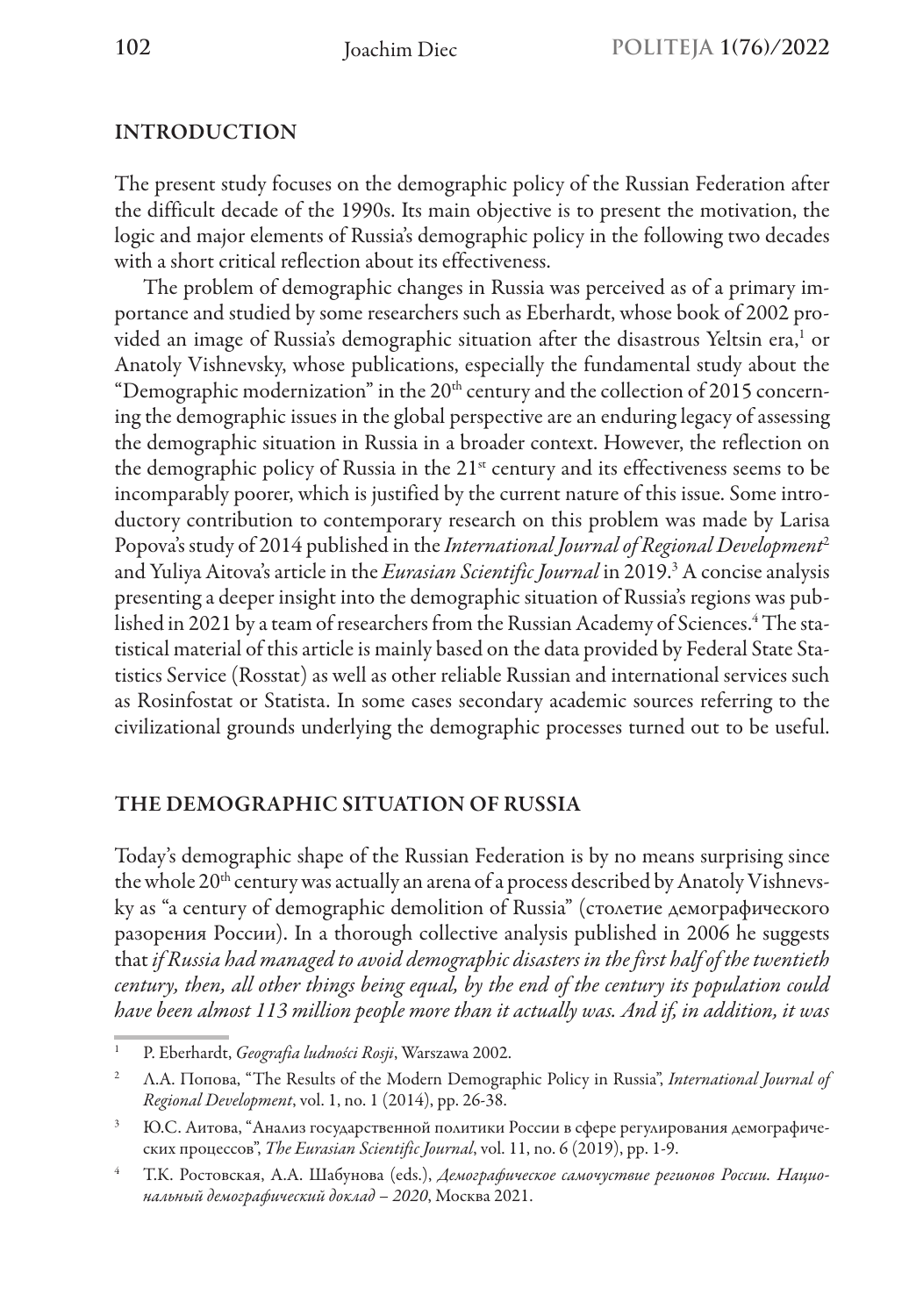*still possible to achieve a decrease in mortality typical of other countries in the last third of the previous century, then this excess would have amounted to almost 137 million people*. 5 In other words, after the end of the *belle époque* Russia became a platform of unprecedented experiments. In WW1 the country lost about 3,311,000 citizens, which constituted 1.89% of the total population.<sup>6</sup> In the next years the Civil War between the Reds and the Whites (1917-1922) took about 1.5 million lives.7 The most problematic period (as far as the level of unnatural mortality is concerned) is Stalinism. The number of USSR casualties during WW2 is generally estimated at the level of 26-27 million.8 However, various sources provide different numbers of deaths caused by the internal policy of the regime itself, predominantly by the Great Famine, the Great Purge and the Gulag system. After considering the statistical data from USSR censuses Richard Pipes concludes that only in the years 1932-1939 the country lost 9-10 million citizens.<sup>9</sup>

Obviously, all these losses (about 40 million, which is a significant number, especially if one considers the fact that the Russian Empire's population in 1914 was 164 million and the population of the Soviet Union in 1953 about 190 million) do not exhaust the range of Russia's demographic destruction in the 20<sup>th</sup> century. What has to be taken into consideration as well is a variety of other negative factors such as alcoholism (the rates of which were increasing until the very end of the Red Empire), insufficient health care, shortage of nutritious food, large-scale deprivation of family traditions, etc.

However, the demographic situation of the USSR was far from catastrophic. According to the official statistics (which may not be reliable), the annual natural growth rate in the years 1959-1969 reached 1.3%, between 1970 and 1978: 0.9%, and in the following decade repeated the same result. For decades (or centuries even) it was the East Slavic component that grew fastest in terms of demographics, whereas the Central Asian or native Siberian and Caucasian elements faced civilizational difficulties, which prevented them from excessive demographic expansion. The tendency was clearly reversed even in the last decades of the USSR. Between 1979 and 1989 the natural population growth in the Russian FSSR reached 7% per decade, in the Ukrainian SSR: 4%, Belarusian: 7%, whereas the population of the Kazakh SSR grew by 13%, of the Uzbek SSR by 29% and of the Tajik SSR by 34%.10

<sup>5</sup> А.Г. Вишневский (eds.), *Демографическая модернизация России: 1900-2000*, Москва 2006, pp. 446-447.

<sup>6</sup> N. Mougel, *World War I Casualties*, REРERES, Robert Schuman Center, p. 5, at http://www.centre-robert-schuman.org/userfiles/files/REPERES%20%E2%80%93%20module%201-1-1%20-%20 explanatory%20notes%20%E2%80%93%20World%20War%20I%20casualties%20%E2%80% 93%20EN.pdf, 29 October 2021.

<sup>7</sup> COW, *Intra State War Data*, Intra-State War Data (v4.1), at www.correlatesofwar.org/data-sets/ COW-war, 29 October 2021.

<sup>8</sup> Comp. M. Ellmann, S. Maksudov, "Soviet Deaths in the Great Patriotic War: A Note", *Europe-Asia Studies*, vol. 46, no. 4 (1994), рр. 671-680.

<sup>9</sup> R. Pipes, *Communism: A History*, New York 2001, p. 67 ff.

<sup>10</sup> *Население СССР по данным Всесоюзной переписи населения 1989 г.*, Москва 1990, pp. 8-9.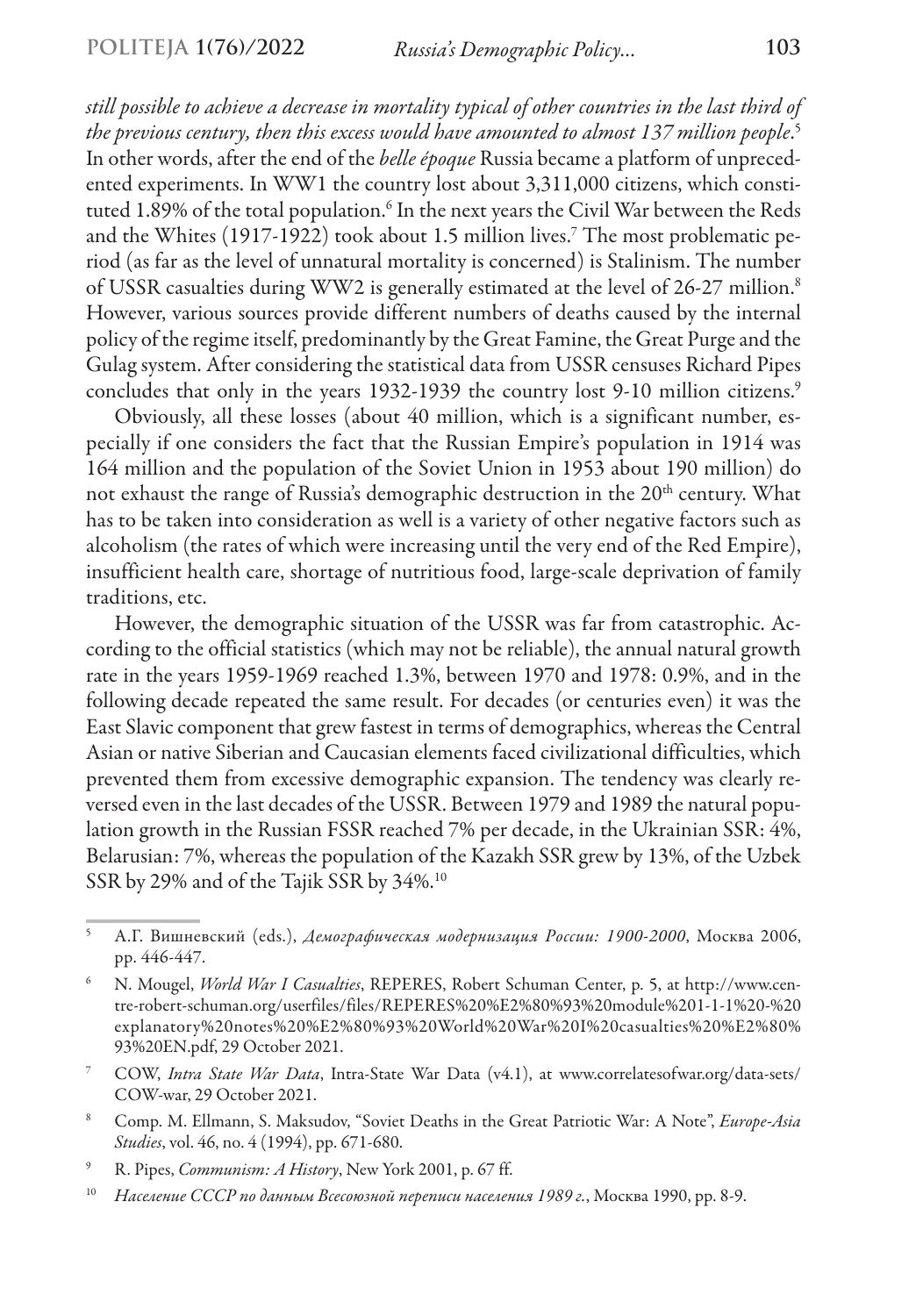The demographic situation of Russia (and a number of other post-communist countries) worsened dramatically and suddenly with the collapse of the old regime. The rates observed after 1991 leave no doubt as to the fact that there was both a significant decline in fertility and a significant increase in population mortality. As Eberhardt points out, referring to the Russian statistical yearbook from 2000, in 1991 there were 1,795 thousand births and 1,691 thousand deaths, while in 1999 1,259 thousand births and 2,217 thousand deaths. Thus, between 1993 and 1999 the natural birth growth was strikingly negative reaching a yearly level no higher than  $-4.8\%$ .<sup>11</sup>

Throughout the 1990s, the number of inhabitants decreased drastically: from 1992 to 2000 it fell from 148.6 to 146.3 million. Until the end of the new century's first decade the number of Russians dropped to 142.7 million. Over the next few years – until 2014 – the tendency was reversed and the population grew (at a very moderate speed). Every year the number of Russians increased by several hundred thousand. At the beginning of 2014, the Rosstat counted 143.7 million Russians – a million more than in 2009. After the annexation of Crimea, at the beginning of 2015, Russian sources present the official number 146.3 million citizens. In other words, the population grew by 2.6 million, which has not been recognized by the majority of states but in Russia is treated as fait accompli. By the beginning of 2016, the population reached 146.5 million people, and by the end of 2017 – 146.9 million. However, in 2018, Russia's population decreased again reaching only 146.8 million. As a result, in 2019, in spite of the incorporation of Crimea, Russia was inhabited by only half a million citizens more than in 2000. The natural increase in statistics was recorded only in 2014 and 2015. In the other years, the death rate exceeded the birth rate; the very moderate growth was only a result of territorial gains and immigration.<sup>12</sup>

#### THE YOUNG STATE CONFRONTING A DISASTER: FIRST STEPS

The sudden demographic collapse, contrary to stereotypical opinions, was realized and considered by Yeltsin's team in early 1990s. In the second year of post-totalitarian changes, in 1993, the Commission for Women, Families and Demographics was established by presidential decree.13 The Commission informed the central organs of power about the reasons and far-reaching consequences of the demographic collapse, such as the situation of families or the prospects of abnormally high mortality.<sup>14</sup>

<sup>11</sup> *Демографический ежегодник России*, Москва 2000, р. 19. Cited by: P. Eberhardt, *Geografia ludności…*, p. 49.

<sup>12</sup> Федеральная служба государственной статистики, *23110000100100200001 Общий прирост постоянного населения*, at https://showdata.gks.ru/report/278934/, 29 October 2021.

<sup>13</sup> Президент Российской Федерации, Указ от 15 ноября 1993 г. N 1908 *О Комиссии по вопросам женщин, семьи и демографии при Президенте Российской Федерации*, аt http://www.consultant.ru/ cons/cgi/online.cgi?req=doc;base=EXP;n=227012;dst=100101#VjuGPnSGIIypo7sb, 11 Оctober 2021.

<sup>14</sup> *Доклад Комиссии по вопросам женщин, семьи и демографии при Президенте Российской Федерации (в соответствии с решением Комиссии 04.02.97 г.)*, аt http://vivovoco.astronet.ru/VV/NO\_ COMM/DEMOGOV.HTM, 11 October 2021.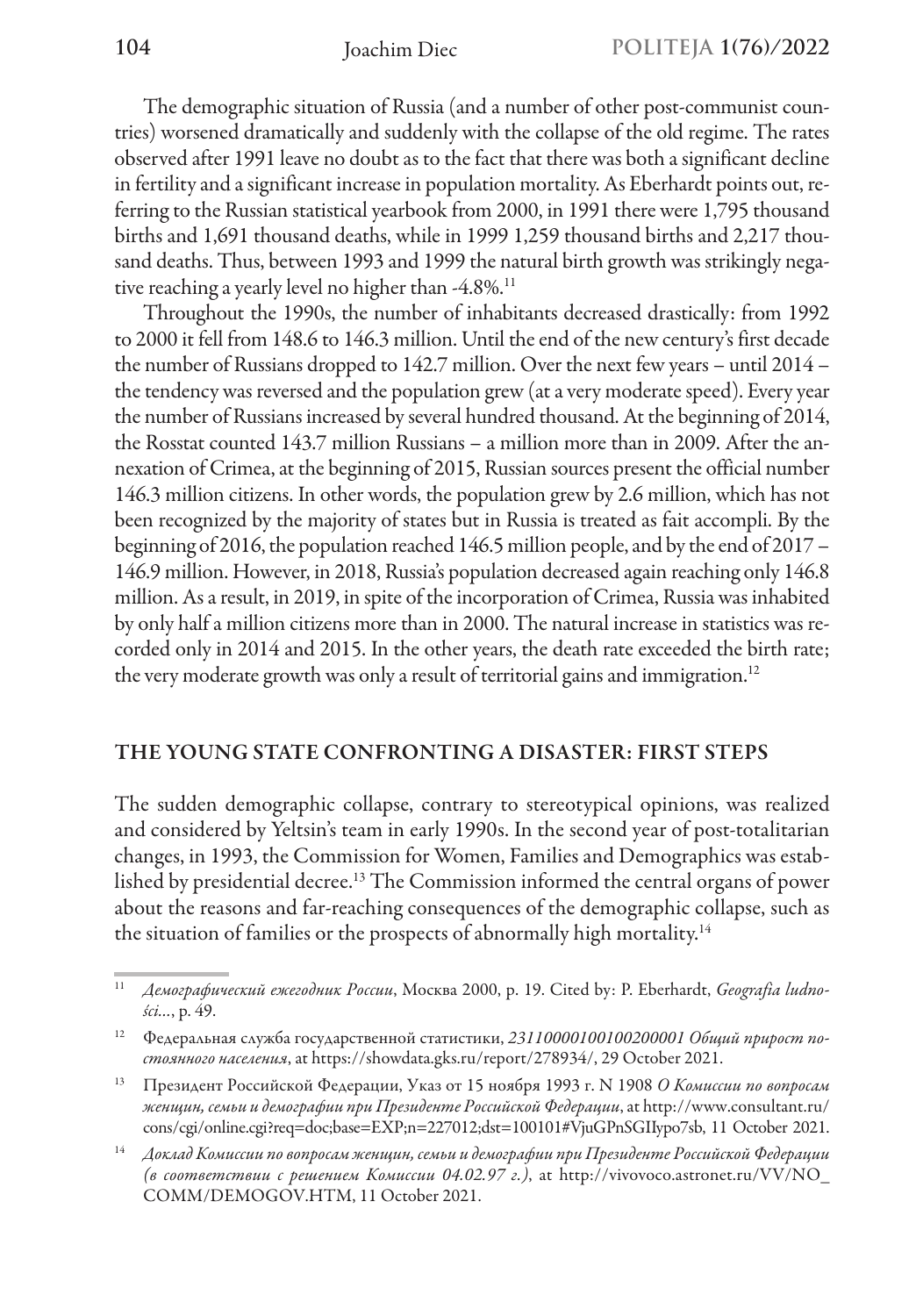The first important regulation enacted to reverse the negative trend was the Federal Law of May 19, 1995 No. 81-FZ *On State Benefits to Citizens with Children* (Федеральный закон от 19 мая 1995 г. № 81-ФЗ *О государственных пособиях гражданам, имеющим детей*). The act allowed for a series of benefits:

- maternity allowance;
- a one-time allowance for women registered with medical institutions in the early stages of pregnancy;
- a one-time allowance for the birth of a child;
- monthly childcare allowance (1,500 RUR monthly for the first child and 3,000 RUR for every next child);
- monthly child benefit;
- a one-time allowance when transferring a child to a family for upbringing (8,000 RUR);
- a one-time allowance for the pregnant wife of a conscript (14,000 RUR in 1995);
- monthly allowance for the child of a conscript.15

The state finances in the 1990s were in a deplorable state. Hence, the funds allocated to social assistance were very modest; it also applied to material aid for families with children. Galloping inflation was another key factor that significantly worsened the situation of families and hindered a meaningful response to worsening child poverty. In the year, in which the act was passed, the inflation rate reached 131.33%.16 In this situation, due to the obvious and very dynamic loss of value of the benefits, Art. 4.2 of the Act provided for their annual indexation. However, the indexation scale has not been statutorily correlated with the inflation level determined by the relevant institution.

There is no wonder that the results of these modest steps in the extremely difficult financial conditions of the transitional period were unsatisfactory. The dynamics of natural population growth in the years 1995-2007 was consistently negative, reaching alarming results in the following years.

Natural growth of the number of people per 1000 citizens:

1995: -5.7% 2000: -6.6%  $2001: -6.6\%$ 2002: -6.5% 2003: -6.2% 2004: -5.5% 2005: -5.9% 2006: -4.8%  $2007: -3.3\%$ <sup>17</sup>

<sup>15</sup> Федеральный закон от 19.05.1995 г. № 81-ФЗ *О государственных пособиях гражданам, имеющим детей*, Art. 3, at http://www.kremlin.ru/acts/bank/7871, 29 October 2021.

<sup>&</sup>lt;sup>16</sup> СтатБюро, Инфляция в России в 1995 году, at https://www.statbureau.org/ru/russia/inflation/ 1995, 29 October 2021.

<sup>17</sup> Статистика и показатели, *Рождаемость по данным Росстат*, at https://rosinfostat.ru/rozhdaemost/, 11 October 2021.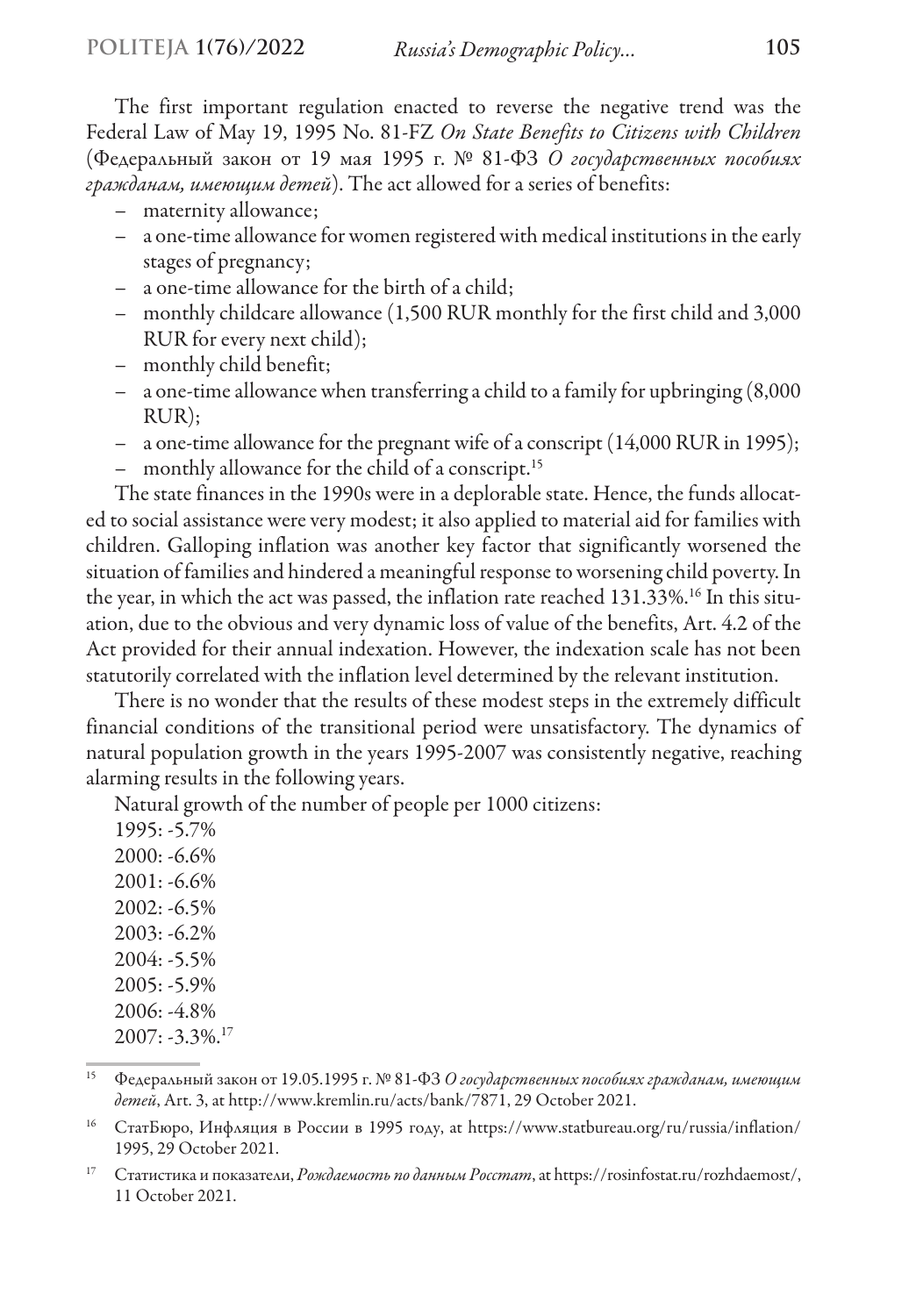### 2007: THE GREAT LEAP FORWARD

The demographic concern of Putin's Russia has been widely known for two decades. The president has been expressing his preoccupation with this topic since the first of his annual messages to the National Assembly on July 8, 2000. In this significant speech, he expressed his awareness that *several years the average population of the country decreased annually by 750 thousand people. And if* […] *the forecasts are based on the real work of people who understand this – in 15 years there may be 22 million fewer Russians,* […] *this is one seventh of the country's population. If the current trend continues, the nation's survival will be in jeopardy. We are really in danger of becoming a decrepit nation. Today the demographic situation is one of the most alarming*. 18

More concrete steps to reverse the fatal trend were taken in the second half of the 2000s. What for many years became the most important element of Putin's demographic policy was the Maternity Capital. The introduction of the program was announced by Vladimir Putin on May 10, 2006 in his address to the Federal Assembly. The program was developed on the basis of data from the 2002 census, which signaled a significant decline in fertility.

The essence of the program is to provide the parents with financial resources that can be used in the period of their child's growing up and development. The goals were divided into four sections:

- 1) improvement of living conditions,
- 2) providing education for children,
- 3) the formation of a funded pension for women,
- 4) purchase of goods and services intended for social adaptation and integration of disabled children into society.<sup>19</sup>

The program was launched on January 1, 2007. The payments at that time concerned only the second and subsequent children and amounted to 250,000 per child. However, with each passing year, the value of maternity capital increased. Since 2020 the program has been providing some assistance to the first child as well. For families in which a second child has appeared since 2020, maternity capital is additionally increased by 155,550 rubles. For families in which a third child or subsequent children were born after Jan 1, 2020, the maternal (family) capital was set at 639,431 rubles. 83 kopecks on the condition that earlier the right to additional measures of state support for families with children did not arise.<sup>20</sup>

<sup>18</sup> Президент Российской Федерации, Послание Президента Российской Федерации Федеральному Собранию от 08.07.2000 г. *Государство Россия. Путь к эффективному государству (О положении в стране и основных направлениях внутренней и внешней политики государства)*, at http:// www.kremlin.ru/acts/bank/22401, 11 October 2021.

<sup>19</sup> Федеральный закон от 29.12.2006 г. № 256-ФЗ *О дополнительных мерах государственной поддержки семей, имеющих детей*, Art. 7, p. 3, аt http://www.kremlin.ru/acts/bank/24820/page/1, 11 X 2021.

<sup>20</sup> Пенсионный фонд Российской Федерации, *Материнский (семейный) капитал*, at https://pfr. gov.ru/grazhdanam/msk/, 5 June 2021.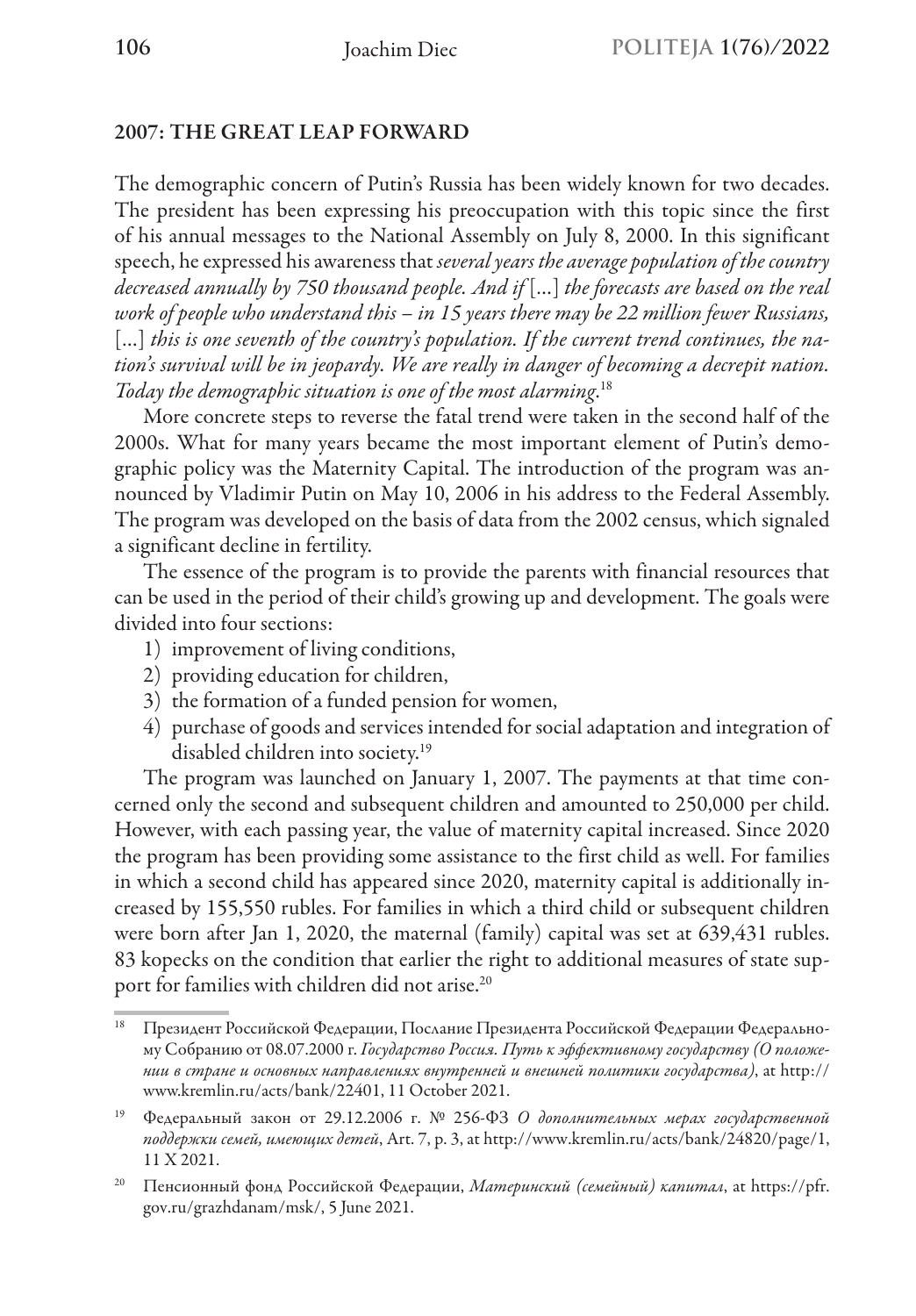The logic of Maternity Capital resulted from the assessment of the fertility status of the Russian society in 2006. As it was found that the most typical model of the Russian family is 2+1, which of course did not ensure the simple reproduction of generations. The emphasis was placed on promoting a greater number of children, no matter how big the number actually was. The idea of the Maternity Capital, which seemed beneficial for the society at the first sight, faced some criticism. One of the leading oppositionists, Boris Nemtsov (assassinated in the downtown of Moscow on Feb 27, 2015), stated that the program could not achieve its goals because the proposed amount of the allowance was certainly not able to contribute effectively to the purchase of real estate. Moreover, the structure of this support promotes rather families of alcoholics. He was also bold enough to say that the measures proposed by Putin to increase the birth rate *will further stimulate the birth rate in regions populated mainly by Muslims, and will not in any way affect the birth rate in the predominantly Russian areas*. Therefore *the interethnic balance will be upset in this way, which is mortally dangerous for the future of Russia*. 21

Is there a positive correlation between the program operation and the birth statistics? To some extent there is, as in 2006 the natural population growth amounted to -4.8%, in 2007 -3.3%, in 2008, i.e. in the second year of the program, -2.5%, in order to continue towards real growth, so as to achieve its highest rate so far in 2015, i.e. 0.3%.22 However, Nemtsov's position seems to have been proven correct, stating that the Maternal Capital will probably stimulate the natural growth in the regions inhabited by Muslim population. Taking Chechnya as a representative example we observe a strict correlation between the flow of allowances and higher birth rate.

Natural growth of the number of Russia's inhabitants per 1000:

1991: 14.6 (still in USSR)

2005: 19.8

2006: 18.9

2007: 22.4

2008: 24.8

2016 (the lowest result): 16.6.23

The statistics in an ethnically typical Russian province – Ivanovo Oblast present analogous although consistently negative demographic dynamics.

Natural growth of the number of people per 1000 citizens:

1991: -4.2 (still in USSR) 2005: -13.3 2006: -11.0

<sup>21</sup> Б. Немцов, "*Я не могу быть исламофобом, так как люблю своих детей"*, Комментарий ИА *Islam-News*, аt https://nemtsov-most.org/2017/08/02/boris-nemtsov-i-can-not-be-an-islamophobe-becau se-i-love-my-children/, 11 Оctober 2021.

<sup>22</sup> Статистика и показатели, *Рождаемость по данным Росстат*, at https://rosinfostat.ru/rozhdaemost/, 11 October 2021.

<sup>&</sup>lt;sup>23</sup> Статистика по России, *Чечня*, at https://russia.duck.consulting/regions/95#collapse501797, 11 October 2021.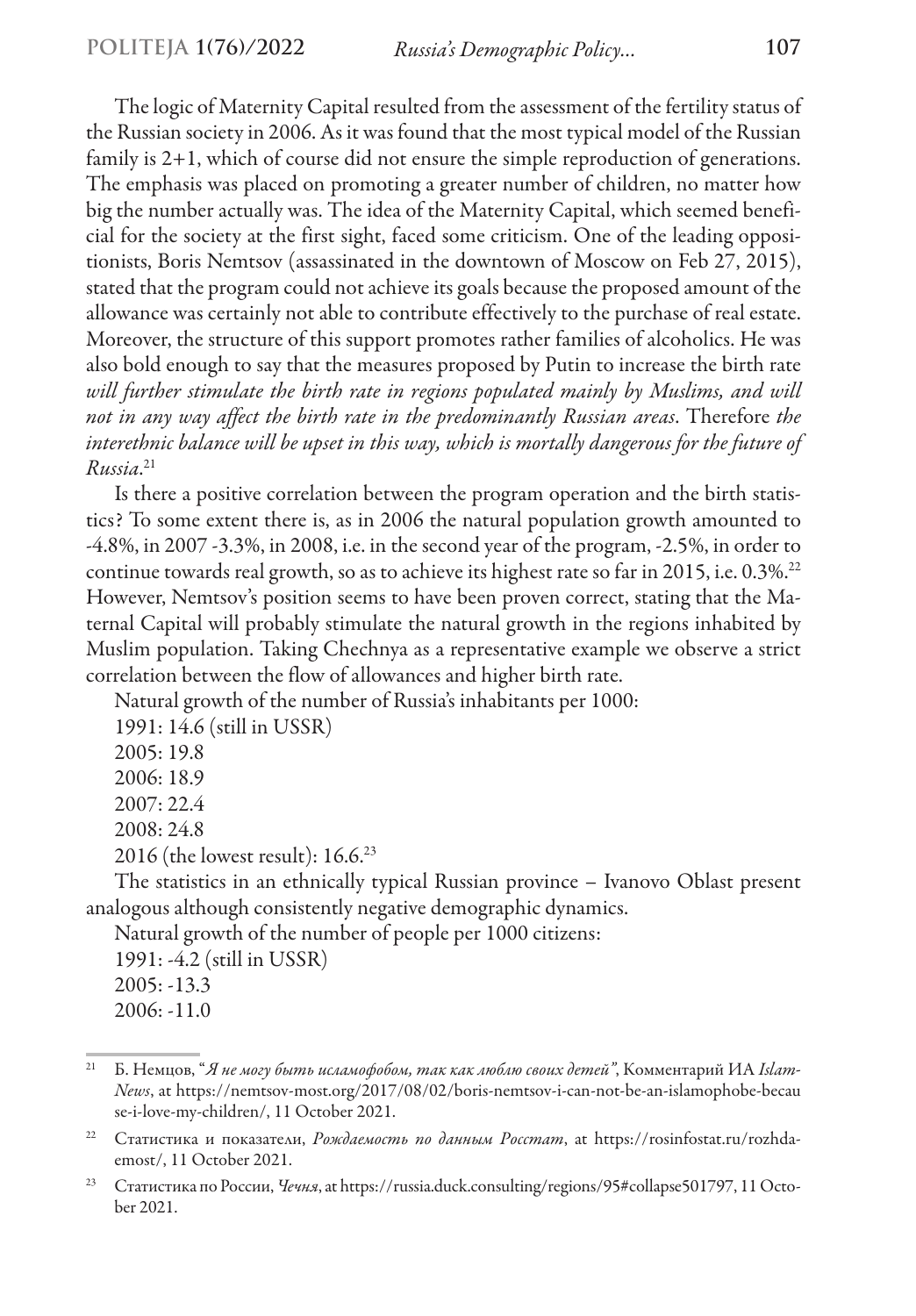$2007: -10.0$ 2008: -9.0 2016: -5.2  $2017: -6.2^{24}$ 

The year 2007, however, was not only a new starting point of the implementation process. The previously developed assumptions, now put into practice, were included in a legal framework by another fundamental act, which was the presidential decree that confirmed the *Concept of Demographic Policy of the Russian Federation for the Period Until 2025 (Концепция демографической политики Российской Федерации на период до 2025 года)* developed by the government.25 This document, summarizing the conceptual efforts and the previous experience, was later amended due to changes in financial and political circumstances; remaining, however, a very general embodiment of the typically Russian wishful thinking. The most important objectives drawn in Art. 3 of the decree were to stabilize the population by 2015 at the level of 142-143 million people and create conditions for its growth by 2025 to 145 million people, as well as improve the quality of life and increase life expectancy by 2015 up to 70 years, by  $2025 -$ up to  $75$  years.

The relative success of the program in the years 2007-2015 temporarily extinguished the alarmist rhetoric about Russian demographic problems. Soon, however, important signals appeared on the horizon that despite high costs, Maternity Capital only partially passed the test and that it turned out to be insufficiently effective in the long term. The limited nature of the operation of Russian assistance programs in the field of demographic policy has been noticed by Russian researchers. An example may be the study of Aygul F. Validova, who, citing the "classic" arguments of Gary Becker, T. Paul Schulz and Robert J. Willis,<sup>26</sup> states that, as could be expected, the impact of a policy applying financial incentives can be detected, being, however, well below expectations. In the case of contemporary Russia recent research has proven again that the decision about having a child is predominantly rational and that the subsidy measures have helped in a number of cases to speed up the birth of the first child, but have not substantially altered the overall intention on the planned number of children.27

<sup>24</sup> Статистика по России, *Ивановская область*, at https://russia.duck.consulting/regions/37#collapse 501734, 11 October 2021.

<sup>25</sup> Указ Президента Российской Федерации от 9 октября 2007 года № 1351 *Об утверждении Концепции демографической политики Российской Федерации на период до 2025 года*, at http:// www.kremlin.ru/acts/bank/26299, 29 October 2021.

<sup>26</sup> G.S. Becker, *A Treatise on the Family*, Cambridge 1981; T.P. Schulz, "A Preliminary Survey of Economic Analyses of Fertility", *American Economic Review*, vol. 63(2) (1973), рр. 71-78; R. Willis, "A New Approach to the Economic Theory of Fertility Behavior", *Journal of Political Economy*, vol. 81 (1973), рр. S14-S64.

<sup>27</sup> А.Ф. Валидова, "*Влияние «материнского капитала» на рождаемость по данным российских обследований домохозяйств*", in *Демографичическая и семейная политика в контексте целей устойчивого развития: сборник статей IX Уральского демографического форума*, в 2-х томах, Том I, Екатеринбург 2018, рp. 507-509.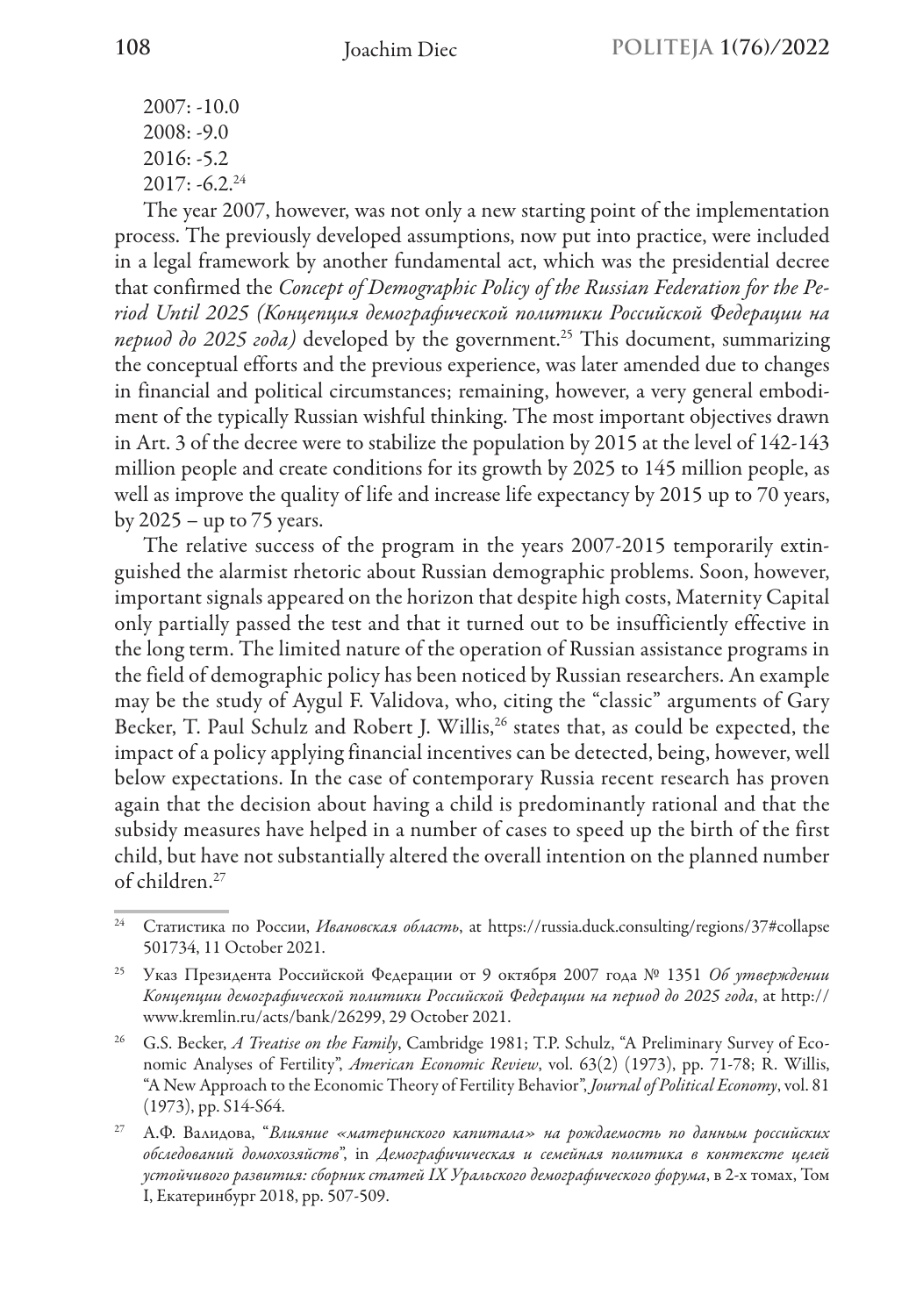What finally justified Validova's cautiousness and once again confirmed the regularities indicated by the former demographic policy theorists were the levels of the natural growth rate after 2015, the last (and the best) of good years, when it reached +0.3 people per 1000 citizens. Since then the level of natural growth has been decreasing again reaching -0.01 in 2016, -0.9 in in 2017, -1.6 in 2018, -2.2 in 2019 and 2020.28 This new, negative tendency could be explained by many factors, but one thing is beyond doubt: the downward trend could not be stopped permanently. Thus, there was an incentive for further efforts to secure the "recruiting base" for the future.

It must be admitted, however, that one of the parameters of Russia's demographic development has undoubtedly improved. It is the average life expectancy. As it turned out, at least in terms of trends until 2021, the assumptions of the *Concept of Demographic Development* have been achieved and very decently. According to Macrotrends the dynamics of life expectancy in Russia was as follows:

|                                   |  |  | 2008 2009 2010 2011 2012 2013 2014 2015 2016 2017 2018 2019 2020 2021 2022                |  |  |  |  |  |  |  |  |
|-----------------------------------|--|--|-------------------------------------------------------------------------------------------|--|--|--|--|--|--|--|--|
|                                   |  |  | 67.14 67.77 68.39 69.02 69.64 70.27 70.67 71.08 71.48 71.89 72.29 72.43 72.57 72.70 72.84 |  |  |  |  |  |  |  |  |
| Source: Macrotrende <sup>29</sup> |  |  |                                                                                           |  |  |  |  |  |  |  |  |

Source: Macrotrends29

This tendency was reflected not only in a steady material trend in Russia's demographics but soon became a more important point of interest among lawmakers.

### THE NATIONAL PROJECT "DEMOGRAPHY"

The new offensive began in 2018 when Putin called the low birth rate a national problem again and, issuing the Decree No. 204 of May 7, 2018, instructed to develop a more efficient program that should improve the demographic situation in the country.<sup>30</sup> Recognizing serious problems in the functioning of the state's "soft" sectors, in 2019 the Russian government adopted for implementation some projects that provide guidelines for the authorities subject to the prime minister's powers (the militarized ministries and the ministry of foreign affairs are officially part of the government, but they are subordinate to the President). In 2021, the following projects were under implementation: Demography, Healthcare, Tourism and Hospitality Industry, Education, Culture, Safe High-Quality Roads, Housing and Urban Environment, Ecology, Science and

<sup>28</sup> Статистика и показатели, *Рождаемость по данным Росстат*, at https://rosinfostat.ru/rozhdaemost/, 11 October 2021; Statdata, *Прирост/убыль населения России на 2020*, at http://www.statdata.ru/prirost-naseleniya-rossii, 11 October 2021.

<sup>29</sup> Macrotrends, *Russia Life Expectancy 1950-2022*, at https://www.macrotrends.net/countries/RUS/ russia/life-expectancy, 21 October 2021.

<sup>&</sup>lt;sup>30</sup> Указ Президента Российской Федерации от 07.05.2018 г. № 204 *О национальных целях и стратегических задачах развития Российской Федерации на период до 2024 года*, аt http://www. kremlin.ru/acts/bank/43027, 14 October 2021.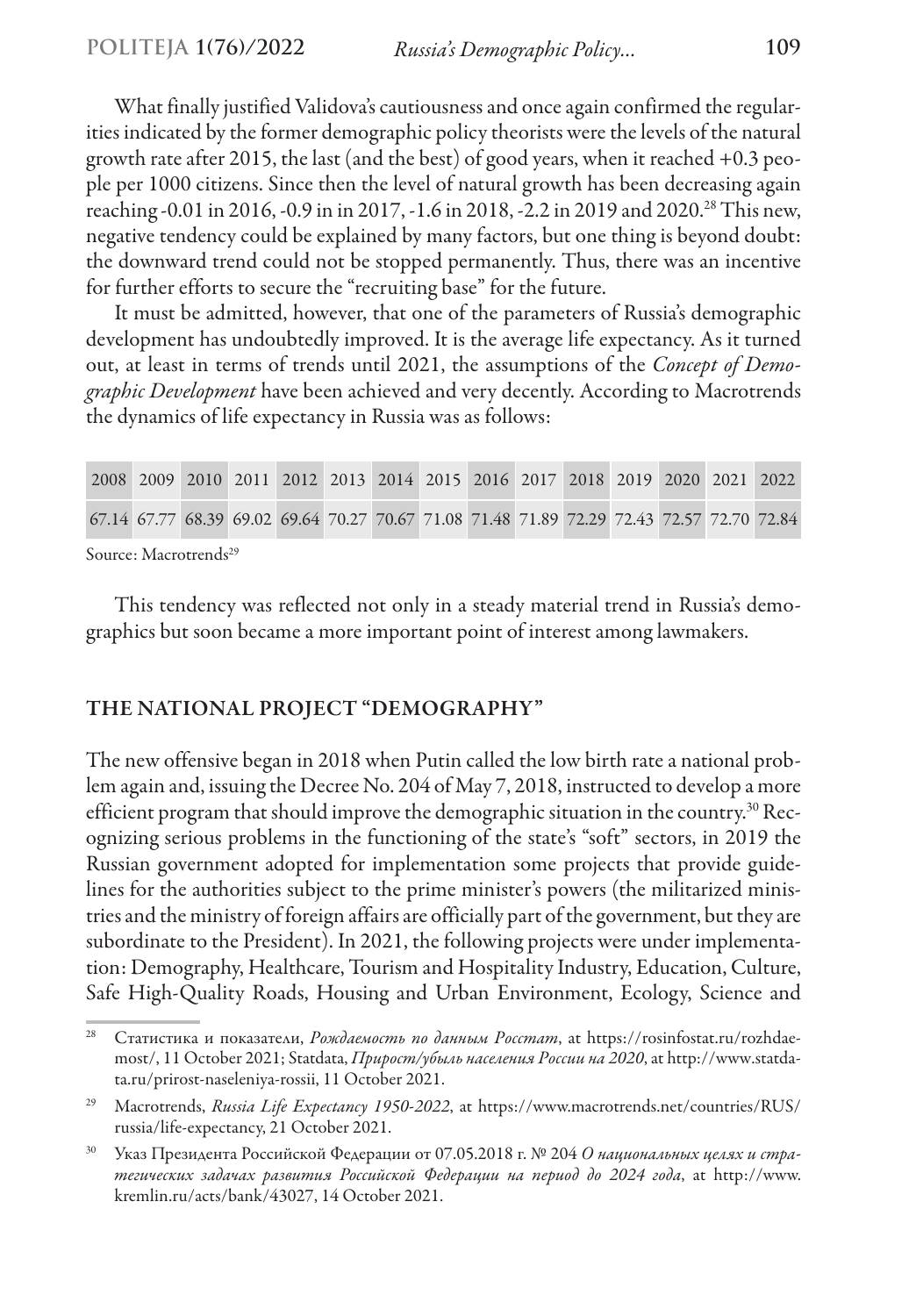Universities, Small and Medium Enterprises, Digital Economy, Labor Productivity, International Cooperation and Export, Comprehensive Plan for Modernization and Expansion of the Main Way Infrastructure.<sup>31</sup>

"Demography", which is No 1 on the list, includes 5 federal projects (FP):

"Financial support of families at the birth of children",32

"Promotion of Employment",33

"The Older Generation",34

"The Health of the Nation",35

"Sport as a Life Standard."36

The shape and objectives of each of the projects are described by detailed "program passports" in the same way as in the case of the general program. It follows from the entries present in individual "passports" that the general sum allocated for the implementation of the project amounts to 3.5 trillion rubles. In the main passport of the project the list of the key objectives is provided; generally, the authors intend to:

- increase the "healthy life expectancy" of Russians to 67 years,
- reduce the mortality rate of the country's pensioners from 38.1 per thousand in 2017 to 36.1 per thousand by 2024,
- raise the birth rate from 1.62 (2017) to 1.7 by 2024,
- increase the number of citizens who lead a healthy lifestyle and play sports from 36.8% in 2017 to 55% in 2024.

The program also includes more detailed tasks such as development and implementation of programs for financing families at the birth of children or creating conditions that will allow women with children to take up a permanent job. Another task is to achieve 100% availability of preschool education for children under the age of 3, create additional places in kindergartens in peripheral regions of the Russian Federation, implement aid programs and improve the living standards of pensioners, develop longterm care programs for disabled people and senior citizens, organize training programs

<sup>35</sup> Минтруд, *Паспорт федерального проекта «Формирование системы мотивации граждан к здоровому образу жизни, включая здоровое питание и отказ от вредных привычек»*, аt https://mintrud. gov.ru/uploads/magic/ru-RU/Ministry-0-1174-src-1631197559.3506.pdf, 14 October 2021.

<sup>31</sup> Национальные проекты России, *Демография*, at https://xn--80aapampemcchfmo7a3c9ehj.xn- p1ai/projects, 12 October 2021.

<sup>32</sup> Минтруд, *Паспорт федерального проекта «Финансовая поддержка семей при рождении детей»*, at https://mintrud.gov.ru/uploads/magic/ru-RU/Ministry-0-1171-src-1631193510.0461.pdf, 12 October 2021.

<sup>33</sup> Минтруд, *Паспорт федерального проекта «Содействие занятости»*, at https://mintrud.gov.ru/ uploads/magic/ru-RU/Ministry-0-1172-src-1631193699.5099.pdf, 14 October 2021.

<sup>34</sup> Минтруд, *Паспорт федерального проекта «Старшее поколение»*, at https://mintrud.gov.ru/up loads/magic/ru-RU/Ministry-0-1173-src-1631197511.7038.pdf, 14 October 2021.

<sup>36</sup> Минтруд, *Паспорт федерального проекта «Создание для всех категорий и групп населения условий для занятий физической культурой и спортом, массовым спортом, в том числе повышение уровня обеспеченности населения объектами спорта, а также подготовка спортивного резерва»*, at https://mintrud.gov.ru/uploads/magic/ru-RU/Ministry-0-1175-src-1631197597.5877.pdf, 14 October 2021.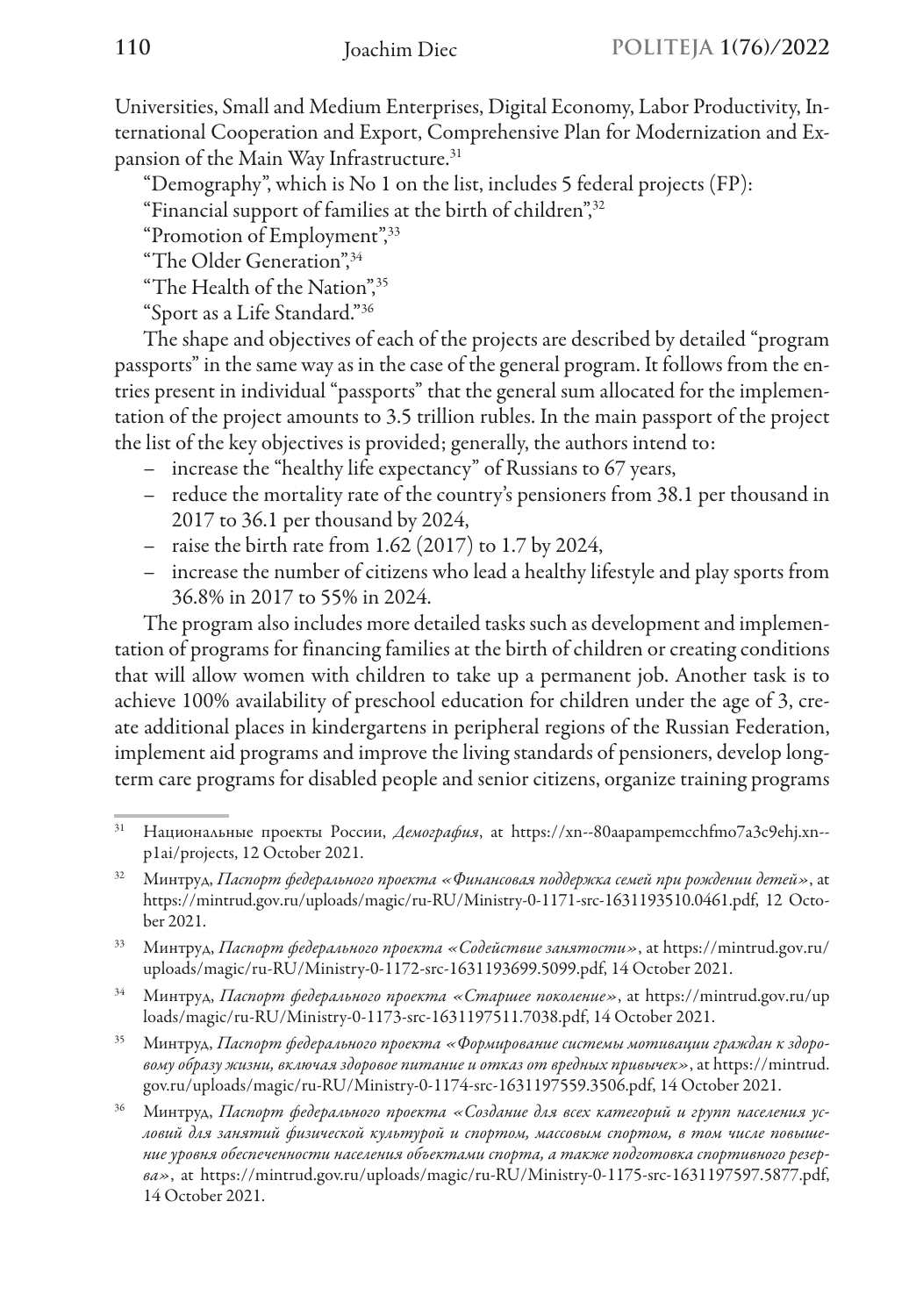and additional education for citizens of pre-retirement age, motivate Russians to lead a healthy lifestyle through media campaigns and engaging Russians in health promotion activities, create accessible conditions for physical education for citizens of all ages, provide Russia's regions with sports facilities. $3\overline{7}$ 

The project is predominantly aimed at providing material assistance to citizens with children. Within the framework of the program, it is planned to create favorable conditions for the life of a family and the birth of children, to minimize the consequences of a bad material situation of citizens. The project offers several aids to families with children. One is the monthly payments for the first and second child (so called "Putin's benefits"). Families whose income does not exceed 150% of minimum subsistence level established in the region of residence are entitled to this kind of assistance.

The project included the Maternal Capital into its structure. What seems interesting in the newest form of this aid is the fact that it is much more oriented on the improvement of the family's living conditions. If the family has a child born after January 1, 2018, even if he/she is the firstborn, one can take out a mortgage at a preferential rate of 6% per annum for the entire duration of the loan agreement. The reduced interest rate will be valid throughout the entire period of the agreement. The program also provides for the increase of the volume of in vitro fertilization. At the expense of the compulsory medical insurance program, about 570,000 families will be able to use the IVF procedure free of charge.

The complex demographic initiative is also aimed at the promotion of the employment of women. The Ministry of Labor by the program "Promotion of women's employment" (a part of the "Demography" project) proposes to train 150,000 nannies and create 9,000 preschool groups. Also, low-income families were supposed to get a babysitting service for free. At the same time, it was expected that by 2021 the shortage of preschool institutions would be completely eliminated. For this, 255,000 additional places were planned to be created for children under 3.<sup>38</sup>

Last but least, the passport of the "Demography" program also allowed for the improvement of the quality of lives of senior citizens and people in the pre-retirement age thanks to the "Older generation" project. Its main tasks boil down to perfecting the quality and availability of medical care. However, the project also assumes the creation of so called "silver universities": literary clubs, music and sports sections that help senior citizens keep active.<sup>39</sup> One could ask whether a program like that is only a polite expression of sincere or theatrical sympathy toward the older generation. In fact the real reason for attention seems to be different. According to a Levada Analytical Center survey, *in the portrait of supporters of United Russia, the age group 55 and older* 

<sup>37</sup> Правительство Российской Федерации, *Паспорт национального проекта «Демография»*, рр. 2 ff, at http://static.government.ru/media/files/Z4OMjDgCaeohKWaA0psu6lCekd3hwx2m. pdf, 24 October 2021.

<sup>38</sup> Национальные проекты России, *Демография*, at https://xn--80aapampemcchfmo7a3c9ehj.xn- p1ai/projects/demografiya/pomoshch\_semyam\_pri\_rozhdenii\_detey, 24 October 2021.

<sup>39</sup> Минтруд, *Проекты, Демография: Старшее поколение*, аt https://xn--80aapampemcchfmo7a3c9e hj.xn--p1ai/projects/demografiya/starshee\_pokolenie, 24 Оctober 2021.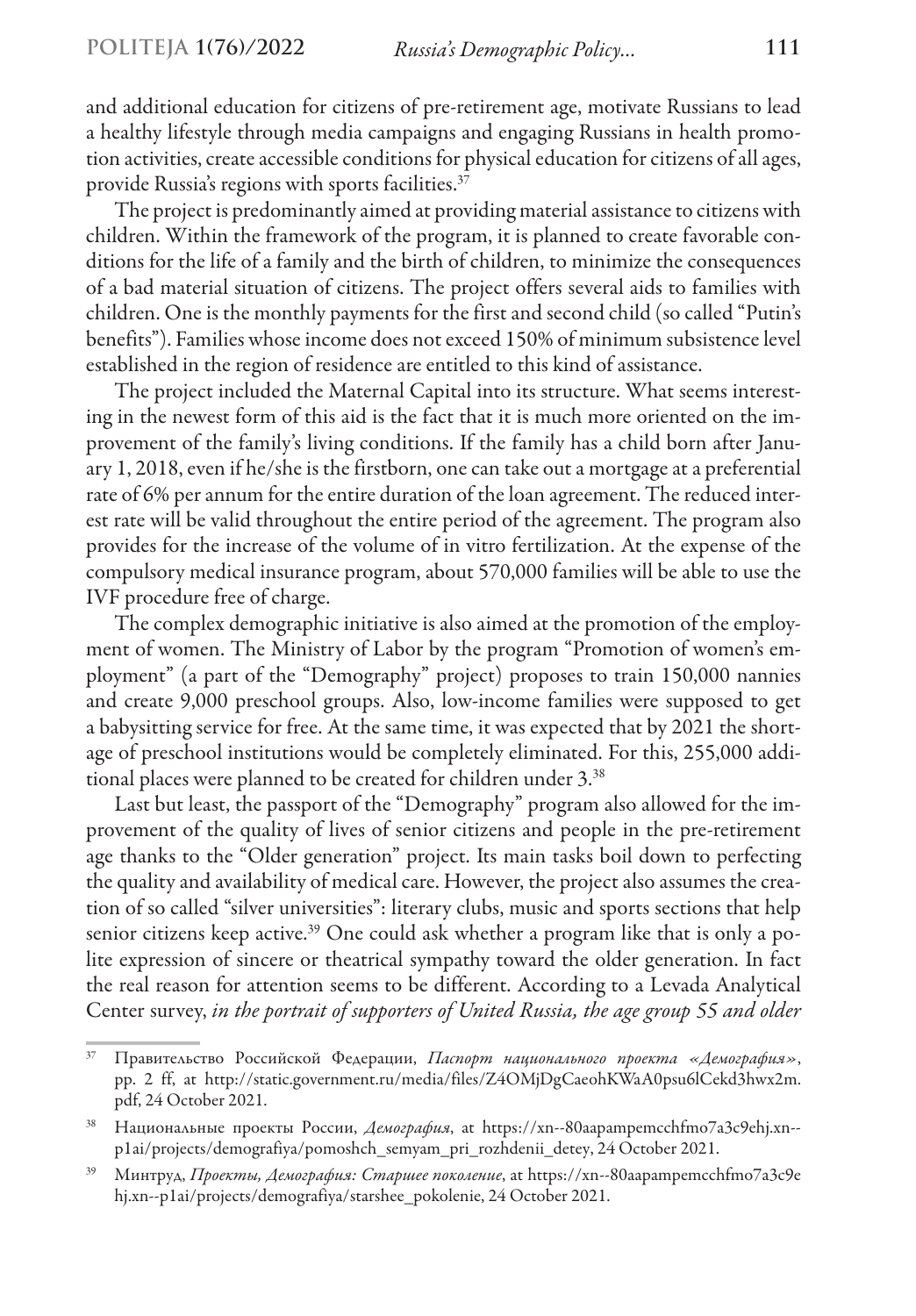*predominates (45%)*40. In fact, the electorate of the ruling party is older than any other in Russia, which explains the special concern about the future of this group. Keeping this electorate alive as long as possible is in the best interest of the ruling elite, and in particular of the Kremlin.

# THE PRO-LIFE MEASURES

One of the most obvious points of interest for any authoritarian government is the question of abortion. For some regimes, accepting abortion may be a way to gain social peace, while supporting it may reduce the size of an unwanted nation. The abortion ban may be motivated by the need to increase the population in order to gain advantage over other countries and create the prospect of increasing the size of the armed forces in the future. Democratic governments, or at least those that recognize the importance of human rights, may not allow abortion for the sake of protecting the inalienable right to life. This is the case in Poland and many Latin American countries. Often, however, this type of government assumes the right to abortion as a guarantee of a woman's freedom of choice, an extreme example of which is Japan. In general, democratic states avoid instrumentalizing the question of abortion finding it too personal to use it as a political device.

In this respect, Russia has so far resembled Japan or the countries of Western Europe. The legislation from the post-Stalinist  $USSR<sup>41</sup>$  was generally still applied, possibly for fear of social discontent. However, in the crucial 2007 an order of the Ministry of Health and Social Development described more precisely and strictly the particularities concerning the legality of abortion.<sup>42</sup>

In 2011 a new federal bill stated that termination of pregnancy at the request of a woman may be carried out at a gestational age of up to twelve weeks and not earlier than seven days from the moment a woman applies to a medical organization for artificial termination of pregnancy during the eighth to tenth week of pregnancy.43 The penalty for illegal abortion is not imposed on the mother, but on the person performing the procedure with the amount of the penalties determined by the amendment

<sup>40</sup> Аналитический центр Юрия Левады, *Образ парламентских партий в общественном сознании*, 20 April 2021, at https://www.levada.ru/2021/04/28/obraz-parlamentskih-partij-v-obshhestvennom-soznanii/, 30 July 2021.

<sup>41</sup> Указ Президиума ВС СССР от 23.11.1955 *Oб отмене запрещения абортов*, at http://base.garant. ru/57499465/, 27 October 2021.

Министерство здравохаранения и социального развития Российской Федерации, Приказ от 3 декабря 2007 г. N 736: *Об утверждении перечня медицинских показаний для искусственного прерывания беременности* (в ред. Приказа Минздравсоцразвития РФ от 27.12.2011 N 1661н), at https://normativ.kontur.ru/document?moduleId=1&documentId=193660, 29 October 2021.

<sup>43</sup> Федеральный закон от 21.11.2011 N 323-ФЗ (ред. от 02.07.2021) *Об основах охраны здоровья граждан в Российской Федерации* (с изм. и доп., вступ. в силу с 01.10.2021), Art. 56, at http://www. consultant.ru/document/cons\_doc\_LAW\_121895/5e5a1acccfe61df97f5fcb684e12cab5fee05e25/, 25 September 2021.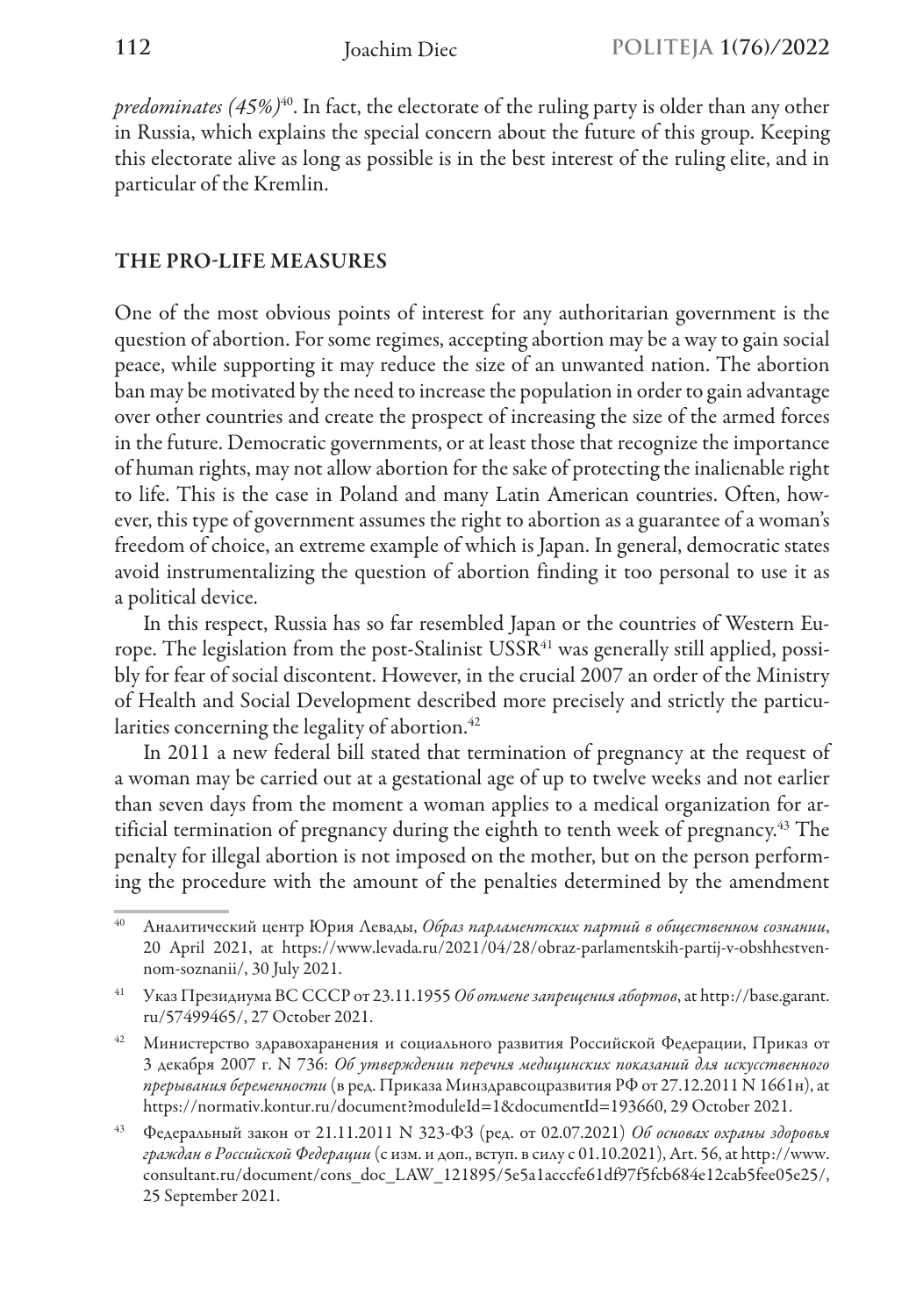of July 21, 2014, which does not provide for imprisonment, but only a fine of up to 40,000 to 100,000 rubles.<sup>44</sup>

In September 2021, the Russian government accepted the final plan concerning the realization of the *Concept of Demographic Policy of the Russian Federation for the Period Until 2025*. The plan provides for *an increase in the proportion of women who underwent pre-abortion counseling in order to maintain pregnancy in the total number of women who applied for an abortion to 80 percent in 2025; 50% increase in the proportion of women who received social, legal and psychological assistance during pre-abortion counseling, allowing them to maintain a pregnancy*. 45 Although the expectations concerning the shape of pro-life legislation were sometimes based on alarming news (where the example of Poland became a point of reference)<sup>46</sup>, the real plan took the form of an inventory of positive actions to encourage pregnancy.

It would be a euphemism to say that the plan for implementing the *Concept of Demographic Development...* has a certain ideological component. In Art. 1 of the plan it is clearly stated that one of the measures of implementing the assumptions of the original document is conducting an information campaign aimed at popularization and promotion of "traditional family values", at substantial support and protection of family, motherhood, fatherhood and childhood. The government wanted to achieve genuine popularization and promotion of traditional family values and responsible parenting. It was expected that at least 2.5 million people annually use the resources of the Internet portal "I am a parent!" (www.ya-roditel.ru); at least 5 million people be annually involved in activities to promote traditional family values, increase the prestige of the family and responsible parenting; at least 80 constituent entities of the Russian Federation annually hold regional events within the framework of the All-Russian competition "Family of the Year."

### THE RESULTS

Assessment of the practical results of long-term demographic policy is always a difficult task, because it must take into account hardly intelligible aspects and black swans whose occurrence is impossible to predict. Nevertheless, hard data is of the greatest importance as it gives the most certain picture of the situation. The only problem may

<sup>&</sup>lt;sup>44</sup> Федеральный закон от 21.07.2014 N 243-ФЗ О внесении изменений в Кодекс Российской Федерации об административных правонарушениях и статью 56 Федерального закона *Об основах охраны здоровья граждан в Российской Федерации*, Art. 1 1) 1, at http://www.consultant.ru/document/ cons\_doc\_LAW\_165845/3d0cac60971a511280cbba229d9b6329c07731f7/, 23 September 2021.

<sup>45</sup> Правительство Российской Федерации, Распоряжение от 16 сентября 2021 г. № 2580-p: *План мероприятий по реализации в 2021-2025 годах Концепции демографической политики Российской Федерации на период до 2025 года*, Art. 24, at http://static.government.ru/media/files/QFHN S7LF3pa7KdeiThGuxg90XpAnvYdh.pdf, 17 September 2021.

<sup>46</sup> See: Н. Чернова, «Сдохни, но роди», *Новая газета*, № 140, 18 декабря 2020, at https://novaya gazeta.ru/articles/2020/12/16/88400-nazyvaetsya-sdohni-no-rodi, 25 October 2021.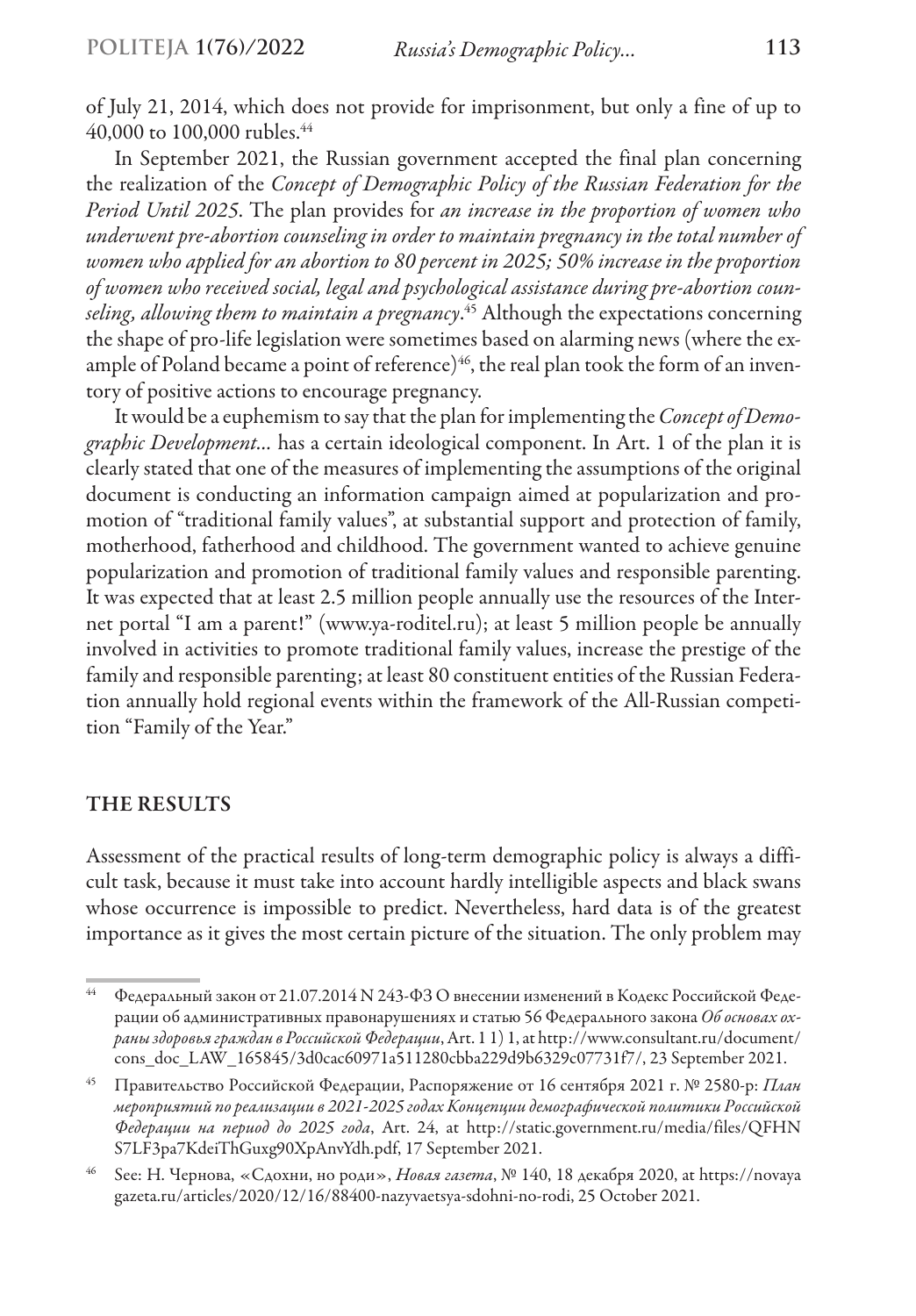be the reliability of the sources, including the methodology of data collection, which, however, is outside the scope of this study.

One of the most basic indicators of demographic success or failure is the number of births and deaths and its dynamics throughout a period, in which a policy was implemented. In spite of the fact that Russia experienced an optimistic period with positive natural growth (difference between births and deaths) in the years 2013-2016, the data concerning the following years turned out to be negative again.

In 1,000: 2013: 22.9 2014: 38.78 2015: 32.72 2016: 5.34 2017: -134.45 2018: -223.23 2019: -316.16  $2020: -668.73^{47}$ 

According to Rosstat, the ratio of the natural growth of the population (per 1000) in June 2020 has been negative overall in the country in all months since Jan 2019 ranging from -9.5 in Aug 2019 to -63.0 in May 2020.48 The following months appeared to be even more disastrous. The comparison between the data concerning July in 2019, 2020 and 2021 leaves no doubt about the tendency:

|       | Births (in thousands) | Deaths (in thousands) |
|-------|-----------------------|-----------------------|
| 2019: | 140.7                 | 151.6                 |
| 2020: | 130.7                 | 181.5                 |
| 2021: | 124.7                 | 215.3                 |

Source: Федеральная служба государственной статистики, *Оперативные демографические показатели за июль 2021 года*, at https://rosstat.gov.ru/storage/mediabank/demograf-07.pdf, 25 March 2022.

What turned out to be an important factor that could only be partially neutralized by conducting an appropriate health protection policy, and thus also demographics, was the

<sup>47</sup> Statista, *Natural Population Increase in Russia from 1990 to 2020*, аt https://www.statista.com/statistics/1010200/natural-increase-in-russian-population/, 29 October 2021. According to some forecasting studies, the population of Russia, despite the negative values of natural population growth rate (the annual difference between births and deaths), will gradually increase due to the high migration ratio. According to Countrymeters data, in 2021 the natural increase was –167,858 people, but the migration ratio of 227,703 balanced this decrease with an excess. This allowed the authors of the website to estimate the population growth in Russia in 2022 at 59,870 people. These predictions, however, had to face difficulties in estimating these numbers due to a certain decrease in the population caused by the war in Ukraine, when after a month of war tens of thousands of Russians left for Armenia and other destinations that had not yet been closed to them. See: Countrymeters, *Население России*, at https://countrymeters.info/ru/Russian\_Federation#population\_2022, 25 March 2022.

<sup>48</sup> Федеральная служба государственной статистики, *Оперативные демографические показатели за январь – июнь 2020 года*, slide 3, at https://rosstat.gov.ru/storage/mediabank/BgjLrP31/demogr\_ 01-06.pdf, 29 October 2021.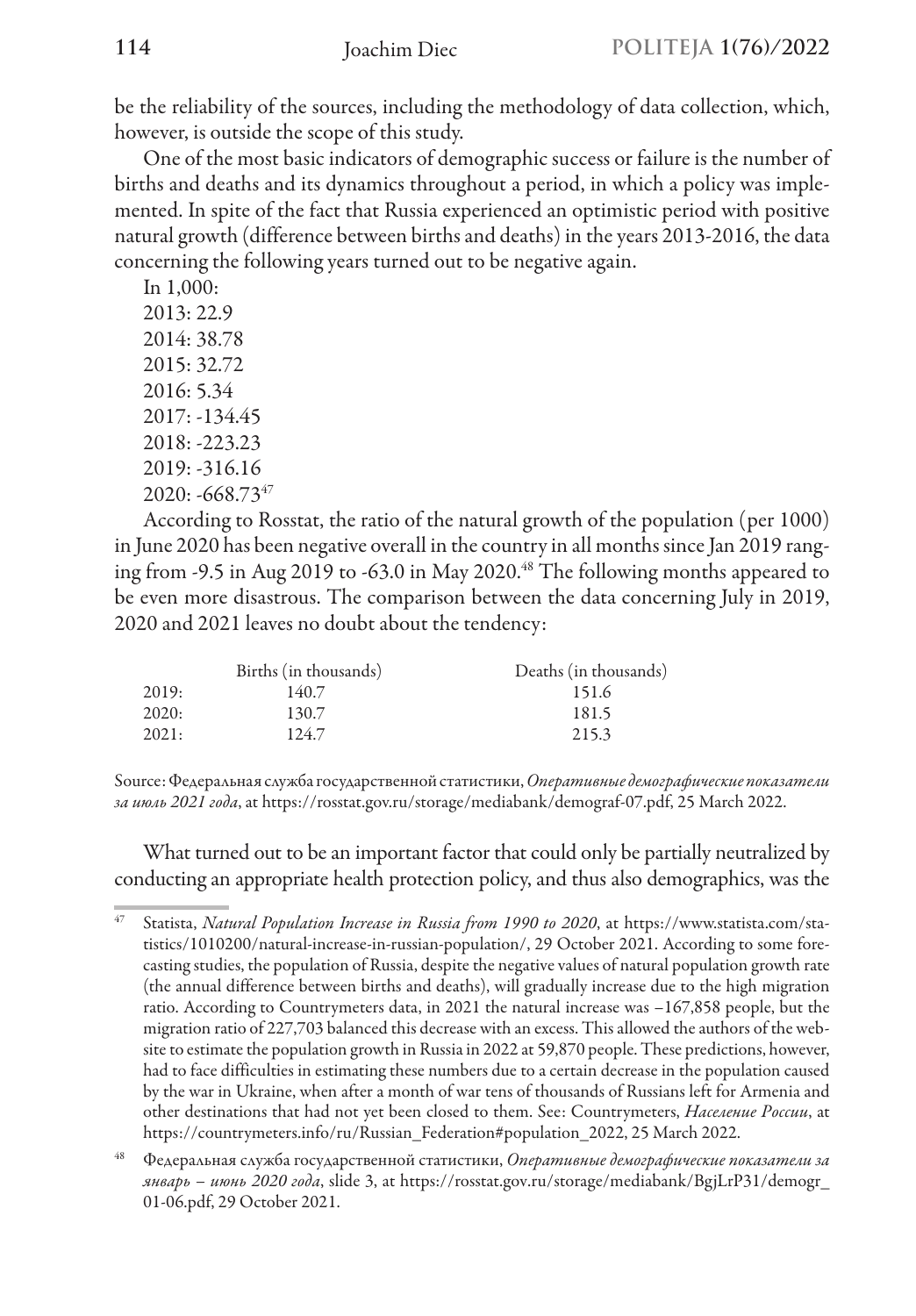coronavirus pandemic initiated by the events in Chinese Wuhan in 2019. Regardless of the overall modest results of Russia's demographic policy, the emergence of the coronavirus has made the plans of lawmakers and government experts come to naught. The scale of the problem can be seen in the comparison of data from September 2020 and September 2021 provided by Rosstat in October 2021. The number of deaths in Sep 2020 in the whole country amounted to "only" 5,438, while a year later it reached 39,638 cases, which was an increase of 728, 9% year on year. By the end of September 2021, Rosstat found nearly 300,000 deaths from Covid-19 since the start of the pandemic, the vast majority (about 88%) of which are deaths caused by viral exposure alone, without comorbid diseases.<sup>49</sup>

If this data is to be believed, how to explain such a serious increase in the death rate? Firstly, a significant proportion of the actual Covid-19 casualties might have been overlooked; the deaths could have been wrongly explained by other causes. Secondly, the paralysis of the health service, mainly in the provincial areas, may have prevented people suffering from other ailments from being properly provided with medical aid. Thirdly, one may also provide for the occurrence of other factors causing a significant number of deaths, such as deterioration in the quality of life or the aging of larger age groups. Although the general natural growth rate is a very basic indicator of the demographic situation in any country Russia's demographic policy was predominantly directed towards the growth of births. It was quite natural: the reform of demographic policy aimed at a substantial reparation of the shrinking labor force as well as the reduction of the recruitment base for the armed forces in the coming decades. However, after the relative success after 2006 when the number of births grew every year, since the mid-2010s we can observe another downward trend:

| 2006: | 1479637                 |
|-------|-------------------------|
| 2007: | 1610122                 |
| 2008: | 1713947                 |
| 2009: | 1767687                 |
| 2010: | 1788948                 |
| 2011: | 1796629                 |
| 2012: | 1902084                 |
| 2013: | 1895822                 |
| 2014: | 1947301                 |
| 2015: | 1944 136                |
| 2016: | 1893256                 |
| 2017: | 1689884                 |
| 2018  | 1599316                 |
| 2019: | 1484517                 |
| 2020: | 1 435 750 <sup>50</sup> |

<sup>49</sup> Федеральная служба государственной статистики, *Сведения о числе зарегистрированных умерших с установленным диагнозом коронавирусной инфекции за сентябрь 2021 года*, at https:// rosstat.gov.ru/storage/mediabank/edn09\_2021.htm, 29 October 2021.

<sup>50</sup> World Table, *Таблица рождаемости по годам (Россия)*, at https://worldtable.info/gosudarstvo/ tablica-rozhdaemosti-po-godam-rossija.html, 29 October 2021. Comp. Statista, *Crude Birth rate*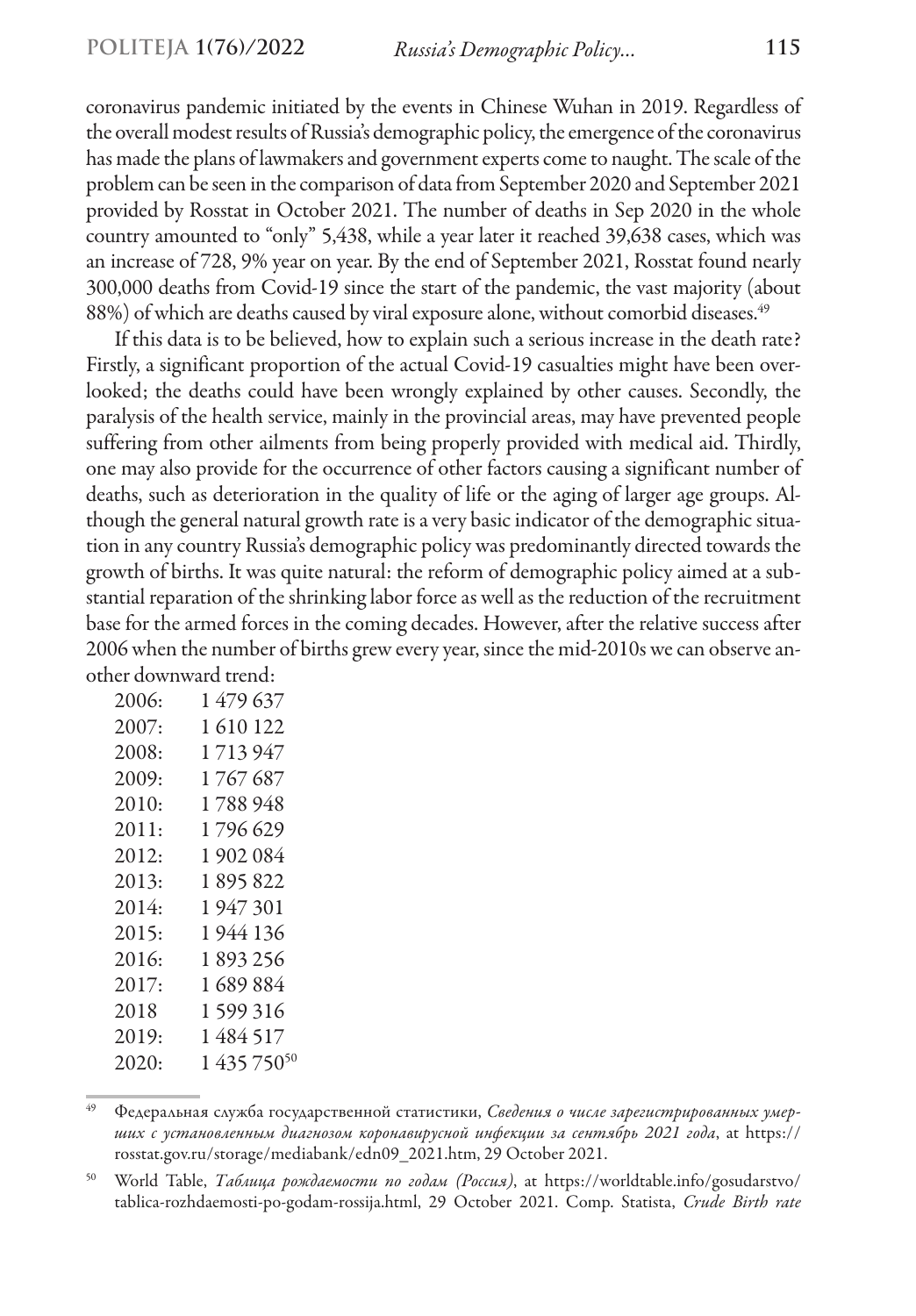As it has already been mentioned (with reference to Macrotrends data), what should be considered as an obvious achievement was the growing life expectancy in the 2010- 2020 decade.<sup>51</sup> This parameter, although being a symptom of bettering living standards, when confronted with the collapsing birth rate leads to a troublesome challenge for many of today's (predominantly well-off ) societies: their continual aging. Within the decade in question the share of senior citizens in Russia went up from 13.11% to 15.51%.52

As Valentina Gorbunova correctly states, population aging trends have a number of negative consequences for the socio-economic development of the country as a whole. One can list such factors as an increase in budgetary expenditures for financing social programs and constitutional obligations in the field of pension insurance, medical and social services for elderly citizens; changes in the structure of the employment and unemployment market, an increase in the share of the oldest part of the population, including the growing group of people in post-retirement age, in the structure of employment; changes in consumer demand for goods and services for elderly citizens, the development of new types of goods and social services; the need to form a social infrastructure focused on meeting the needs of elderly citizens. So far, however, the state has not been coping very well with the growing problem. It is enough to take into account the fact that while in 2005 it had 1,390 nursing homes for the elderly, in 2017 only 1,307. At the same time, the number of residents increased from 235,000 to 283,000.53 Aging societies, which usually fall deeper and deeper into the demographic trap, trying to make up for the losses usually resort to immigration, a medication that temporarily relieves the most acute pain, leaving, however, some side-effects. This cure has been effective in the case of Russia for a long time. Between 2000 and 2020 the migration rate has always been positive with the lowest official level in 2004 (41,275) and the highest in 2014 (299,990). What could always be expected (actually with no satisfaction) is the fact that the migration was nearly always directed toward cities whereas the rural areas have always had a negative balance (at best it was -7,000).<sup>54</sup>

According to the operational records for January-December 2020, the trend of population growth due to migration continues in Russia, although the migration growth decreased by 63% compared to similar data for 2019 and was able to compensate for the increased natural population decline by only 15%.55 Generally, however, the migration

*in Russia from 1840 to 2020*, at https://www.statista.com/statistics/1038013/crude-birth-rate-rus sia-1840-2020/, 29 October 2021.

<sup>51</sup> Comp. Росинфостат, *Продолжительность жизни по данным Росстат*, at https://rosinfostat.ru/ prodolzhitelnost-zhizni/#i-3, 24 October 2021.

<sup>52</sup> Statista, *Russia: Age Distribution from 2010 to 2020*, at https://www.statista.com/statistics/271344/ age-distribution-in-russia/, 24 October 2021.

<sup>53</sup> В.В. Горбунова, "Старение населения и его влияние на социально-экономическое развитие современного российского общества", *Научное обозрение*, № 1 (2019), р. 15.

<sup>54</sup> Статистика и показатели, *Статистика миграции по данным Росстат*, at https://rosinfostat.ru/ migratsia/, 29 October 2021.

<sup>55</sup> Е. Щербакова, *Миграция в России, предварительные итоги 2020 года*, at http://www.demoscope. ru/weekly/2021/0895/barom01.php, 12 October 2021.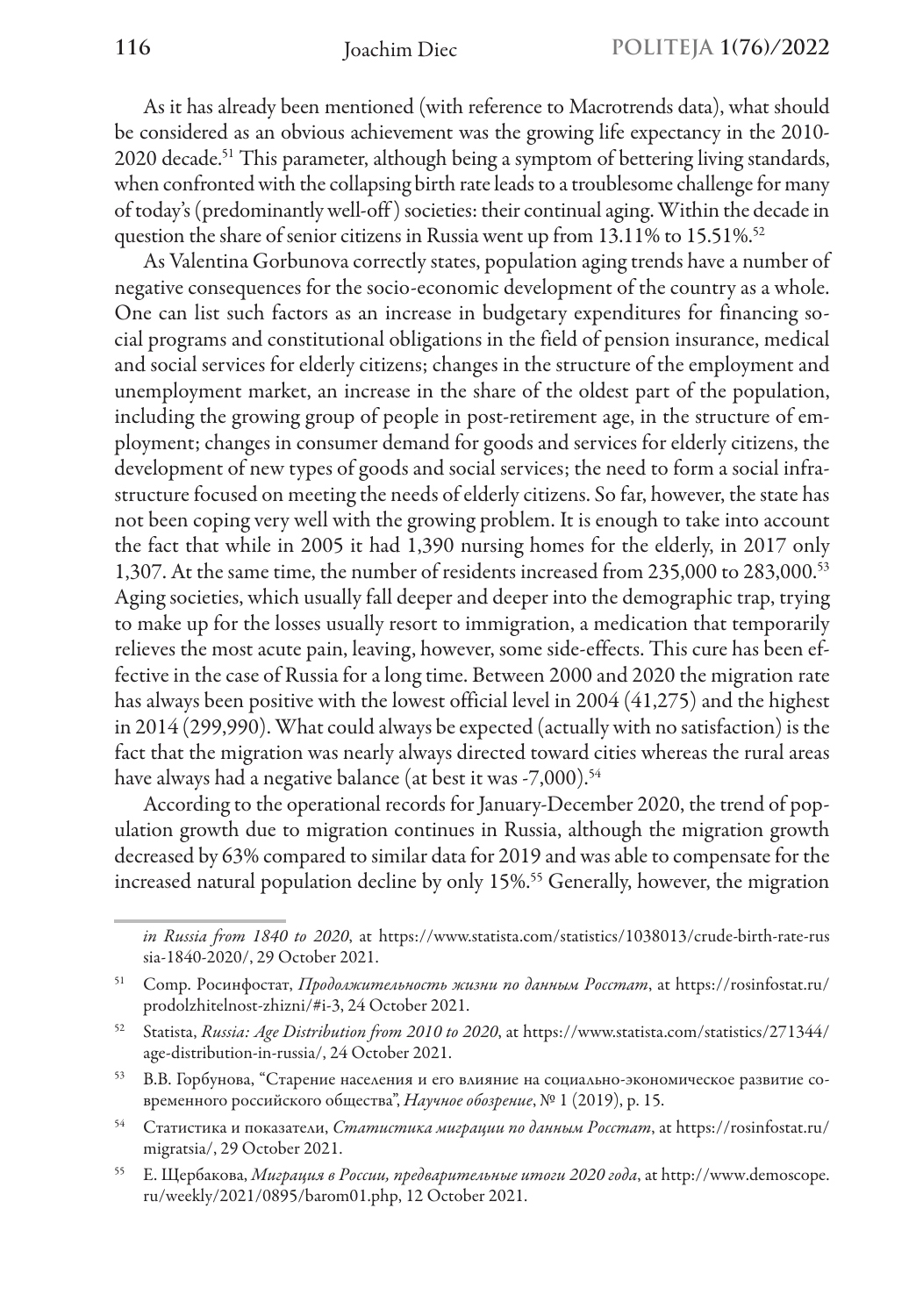trends have steadily continued. The population of the Russian Federation was therefore constantly replenished by immigrants, the majority of whom slightly depleted the population of the post-Soviet Central Asian states. However, the coronavirus crisis and very low exchange rates of the Russian currency in the global financial market worsened the prospects of immigration flows to Russia and efforts to obtain Russian citizenship.

In order to get a more concrete picture of the relationship between the assumptions of the government or the presidential administration and the consequences of their policies, it is worth citing the example of plans concerning the Far Eastern Federal District. The region has long been of particular interest to central authorities for several reasons. One of them is the presence of raw material deposits, mainly hydrocarbons, which the Federation authorities are very interested in exporting to China and Japan. Another is certainly the fact that the region is adjacent to the main geopolitical rivals of the Russian Federation: China, the United States and Japan. It was a well-known fact that despite some efforts to further colonize this area, its population was systematically declining throughout three decades. This involuntarily intensified the impression that Russia has a strategically important region, but actually neglected and subject to Chinese colonization. In the *Concept of the Demographic Policy in the Far East for the Period up to 2025* the Far Eastern Federal District was expected to increase its population from 6.18 million in 2016 to 6.23 million in 2019. In reality, however, in 2018 the population of the region had been continually decreasing. On Nov 3, 2018 a presidential decree<sup>56</sup> shifted two subjects of the Federation: Buryatia and the Zabaykalsky Krai from the Siberian Federal District to the Russian Far East. Thus, the Far Eastern District succeeded on paper. In fact, however, the population continued to decline in each of the district entities, including those that were added. The intended goal has not been achieved. On the contrary, the downward trend was maintained peaking in 2020 when the Far Eastern District lost 45,150 inhabitants,<sup>57</sup> which at that time was about 0.56%. The organizational success of the project was also quite limited. Although the allocation of financial means is always the easiest task and its implementation is generally not questioned, the more challenging commitments are more problematic, the initiative of filling the preschool gap being an exemplary case. In 2019, 79 thousand new places were opened in nurseries for toddlers from two months to three years old. This is only 85% of the planned, indicated in the annual progress report on the implementation of the pilot state program "Development of Education", which was approved at the end of February 2019. As a result, the availability of preschool education for children under three years old was 87.4% instead of the planned 94%.<sup>58</sup>

<sup>56</sup> Указ Президента Российской Федерации от 3 ноября 2018 года *О внесении изменений в перечень федеральных округов утвержденный указом Президента Российской Федерации от 13 мая 2000 года*, Но 849, at http://publication.pravo.gov.ru/Document/View/0001201811040002, 27 October 2021.

<sup>57</sup> Федеральная служба государственной статистики, *23110000100100200001 Общий прирост постоянного населения*, at https://showdata.gks.ru/report/278934/, 29 October 2021.

<sup>58</sup> А. Ивушкина, "Ясли не спешат расти: устранить дефицит мест до 2021 года не удастся", Известия, 18 March 18 2020, at https://iz.ru/987982/anna-ivushkina/iasli-ne-speshat-rasti-us tranit-defitcit-mest-do-2021-goda-ne-udastsia, 25 October 2021.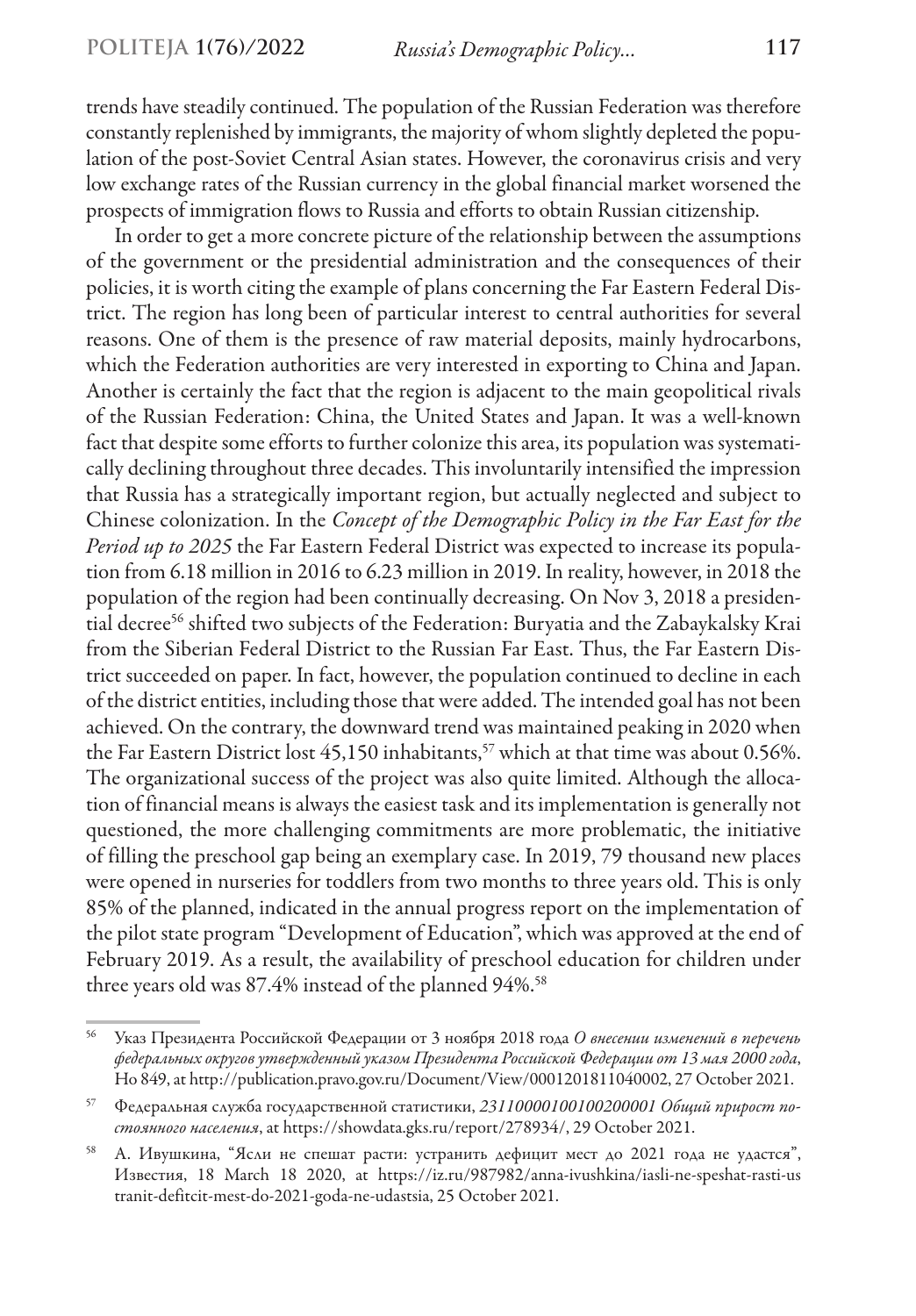### **CONCLUSIONS**

Looking at the Kremlin and the government's position concerning the demographic situation of Russia, one can easily realize that Russia's demographic policy is not only a collection of abstract ideas resulting from wishful thinking. The steps taken by the state before and after 2007 offer a set of useful aids to families and even to senior citizens. The content of the presidential addresses to the National Assembly and various documents may indirectly suggest that the main concern is about labor force and the military recruitment base, which became obvious in the situation of military interventions However, the legal and organizational efforts usually look much better on paper than in reality.

Although in the first years after 2007 the authors of social pro-family programs could feel some satisfaction, after 2015 the demographic data show another wave of regression with no clear hope for recovery. In other words, the dynamics of birth rate and social pro-demographic legislation in force do not seem to correlate in the whole analyzed period. What seems to be more convincing is some correlation between birth rate and the general economic situation in the country since the positive demographic trends, especially the growth of the birth rate, were usually linked to the general economic prosperity and to the feeling of internal and geopolitical security. The birth rate unexpectedly began to collapse again after 2015, which might be connected with the Crimean crisis and the international sanctions put on Russia as a consequence. Some attempts to develop "family values" and to discourage women from abortion have not helped to limit the new regression of the birth rate so far.

What should be listed among the main demographic tendencies in Russia's demographic development until 2022 was a relatively low birth rate but growing life expectancy and a still positive net migration rate. This combination of these trends leads to the visible aging of Russia's population. We can also observe continually growing disproportions between the demographically privileged cities and dramatically shrinking rural areas, which reduces the natural traditional Russian demographic reservoir even more. It can be expected that the real size of the population in the biggest cities such as Moscow, St. Petersburg, Ekaterinburg or Krasnodar and in the South-Western agricultural and touristic areas is higher than officially declared in statistics because of legal and illegal immigration both from "near abroad" – Central Asia or South Caucasus and from more problematic Russian regions. On the other hand, the scale of the extinction of the periphery and rural areas is likely to become cause for much more serious concern than one might expect from its presence in the media or in published research results. In other words, Russia is becoming a collection of vibrant and overpopulated monstrous centers surrounded more and more by civilizational vacuum. The positive migration rate and visible differences between the fertility rate of the ethnic groups traditionally professing Islam and the Slavic substrate foster the development of ethnic diversity, actually the Islamization of Russian largest urban centers. The workforce in Russia, as well as the military recruiting base, can rely less and less on Russian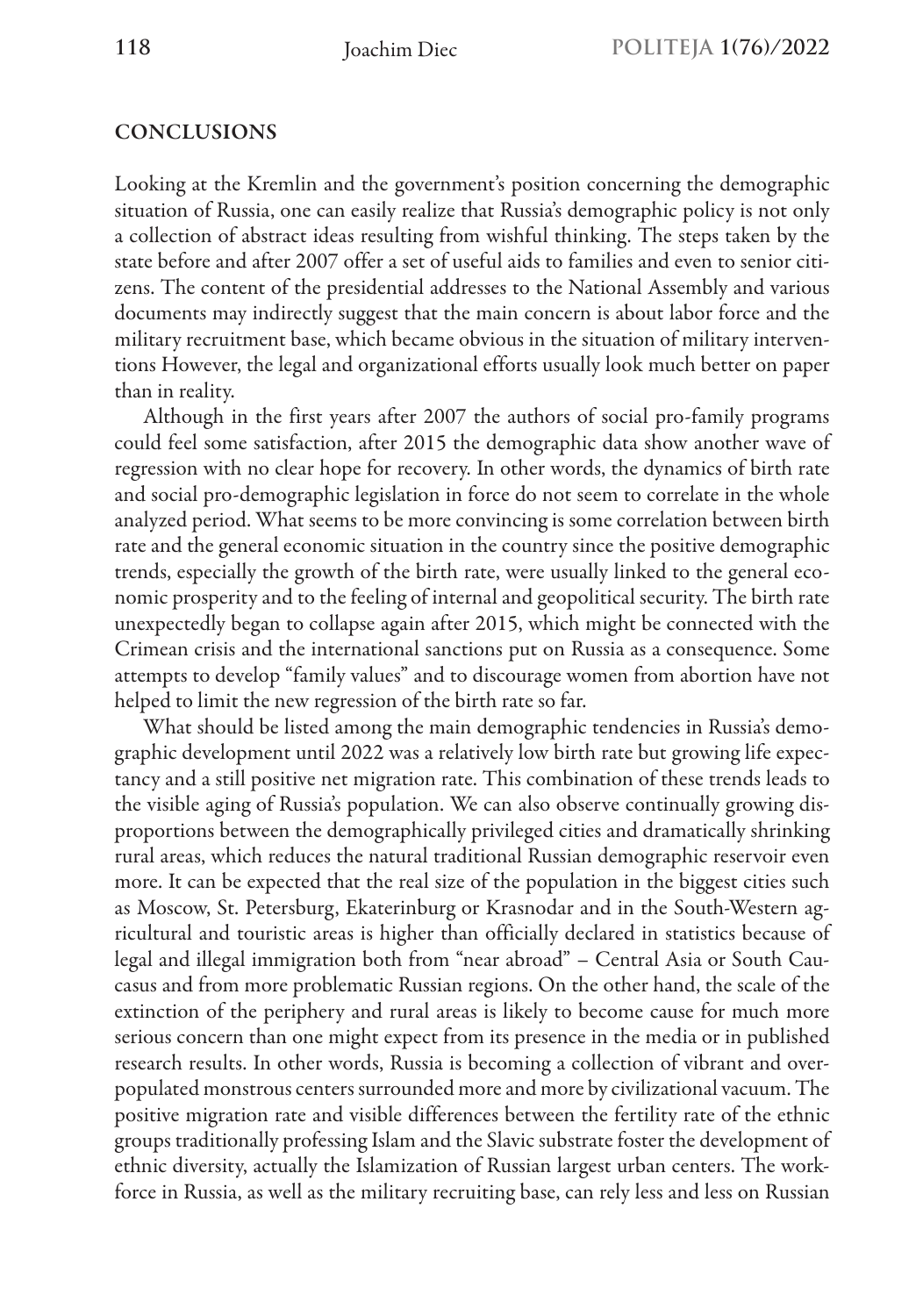ethnic substitution and thus become increasingly dependent on immigration, the tides of which are coming predominantly from Central Asian Muslim states. In the public discourse the significant growth of the Muslim share in Russia's population is not always a problematic and hidden issue only. In 2019 Ravil Gainutdin, the chairman of the Council of Muftis, openly noted that *according to experts, Russia's* [Muslim] *population will increase to 30 percent in a decade and a half*59.

Any sensible explanation of this state of affairs is not possible by pointing to one or two regularities, which the Russian expert community is also aware of. There is no doubt, however, that the current demographic policy, despite its ambitious goals and far-reaching measures, has not brought the expected results. The conclusions of a fundamental research project, whose results were published in 2021 by the Russian Academy of Sciences, are significant in this case. According to the editors of the study, Tamara Rostovskaya and Alexandra Shibunova, we have to do with unavoidable antinomy. As they claim, the problem of insufficient effectiveness of socio-demographic policies lies in the existing contradictions of interests of the social institutions involved in its implementation. The country's economy needs a worker (not burdened with children and family), as well as an active consumer. The value of personal freedom and a comfortable life is increasing among the citizens, but at the same time, a demand for an increase in the birth rate from the state is formed as a response to increasing depopulation.

As it is has been concluded in the study, the main obstacles to the birth of the desired number of children, according to the respondents themselves, are primarily material difficulties and uncertainty about the future. The significance of individual reasons is somewhat different in the eyes of respondents of different ages. As far as the latest generation of young adults is concerned, it is the shortage of satisfactory jobs that is probably most significant for young respondents under the age of 30. However, being very busy at work interferes with having children at a young age.<sup>60</sup>

There are many approaches and theories providing arguments concerning the contemporary demographic situation of the state and the effectiveness of its demographic policy, which are also discussed in the Russian Federation. The alarmist tone is generally dominant, not only in the rhetoric of Russian politicians and specialists. The narrative similar to that of Putin and other important representatives of the Russian Federation's authorities is also noticeable in other countries, as exemplified by the clearly expressed concerns of Chinese officials. After years of "one-child policy" in force in the People's Republic of China, the indisputable position of the Middle Kingdom as the world leader in the area of demographic resources has been threatened. As Chen Hao, Xu Ruihui, Tang Tao, Gao Hong in their analysis in PBC Working Paper No. 2021/2 claim, China is going through worrying demographic processes. Its pension burden is increasing rapidly relative to the United States. Although in 2019 China's old-age dependency

<sup>59</sup> A. Avilov, "Russia Will Be One-Third Muslim in 15 Years, Chief Mufti Predicts", *The Moscow Times*, 5 March 2019, at https://www.themoscowtimes.com/2019/03/05/russia-will-be-one-third-muslimin-15-years-chief-mufti-predicts-a64706, 25 October 2021.

<sup>60</sup> Т.К. Ростовская, А.А. Шабунова (eds.), *Демографическое…*, p. 206 ff.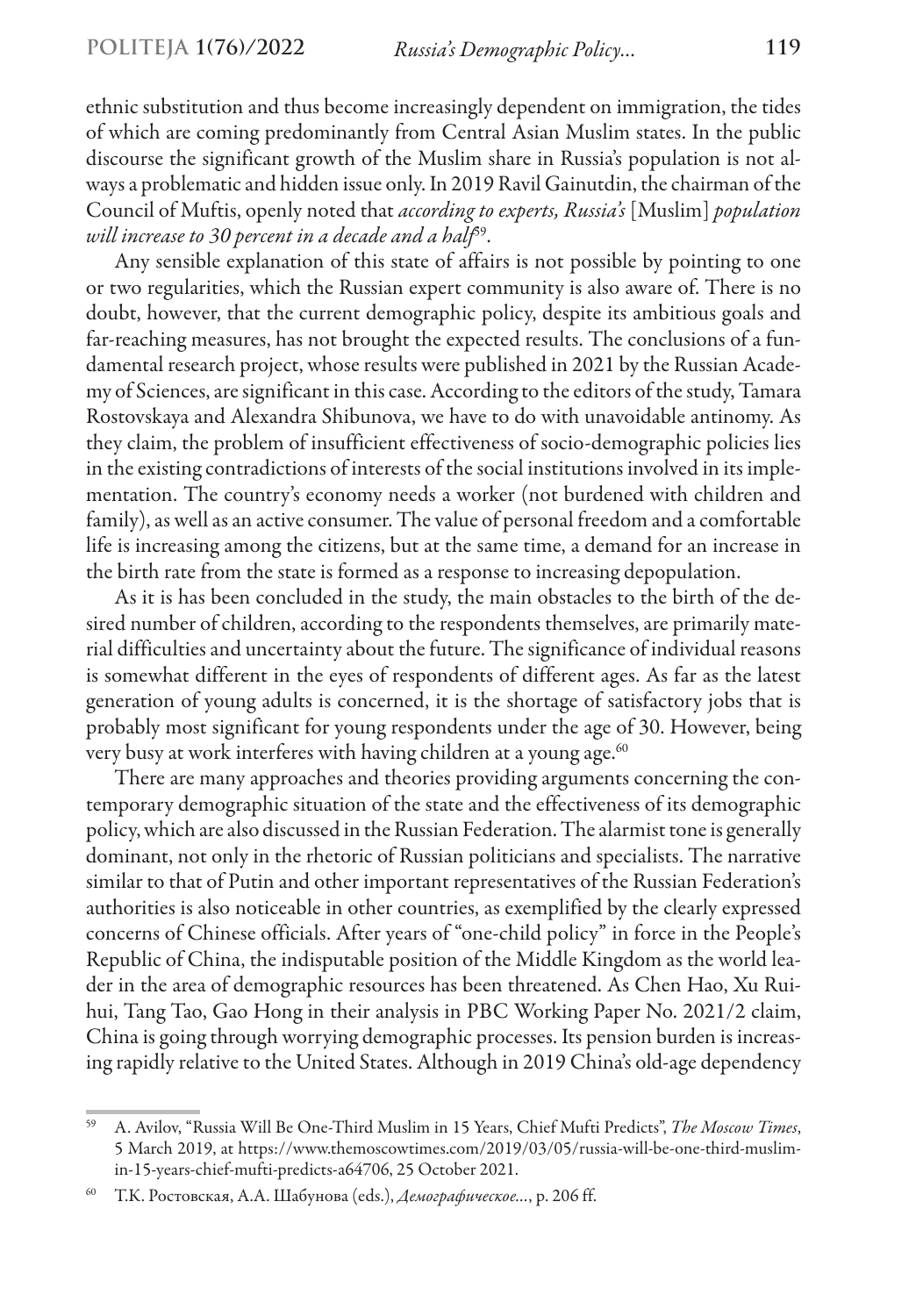ratio was 7 p. lower than in the US, it is expected that in 2050 the proportion will reverse. The age pyramid in China, still "correct" now, is going to be deformed because of the shrinking share of the youngest and middle-aged generation, which is visibly yielding to the thriving Silver Power. The authors are especially concerned about the emergence of India's late-mover advantage and the fading dividend of China. As they realize, India's economic growth has tended to approach China's. Finally, they are afraid, India will surpass China in terms of the number of citizens about 2050. With the much less burdening old-age dependency ratio in India the changes will have a significant impact on the balance in labor force, definitely not in the favor of China.<sup>61</sup> Some concern, in spite of high-level political correctness leading to the outwardly expressed satisfaction with the country's diversity, may be caused by the gradually changing ethnic structure of China, where in 2020 *compared with 2010, the population of the Han ethnic group grew by 4.93 percent, while that of the ethnic minorities increased by 10.26 percent, and the share of the ethnic minorities increased by 0.40 percentage points*. 62 The attitude to the demographic question is relatively similar in large post-totalitarian countries, with Russia being no exception. It generally boils down to the traditional concern about the size of the labor force and the recruitment reservoir for the military forces. What may underlie the social policies of several post-totalitarian states is Adolphe Landry's theory, which assumes three stages (models) in the demographic development of nations. The first model is characterized by balancing the density of population by mortality; it is the time where sacrifice and the idea to prolong one's own family's development was predominant. Stage (model) 2, which was characteristic of 18<sup>th</sup> century developed European states, was the one where people began to regulate the number of their children (or, generally, the shape of their families). In that period people strove to a certain level of well-being for themselves and their families, correspondingly to the lifestyle of the social stratum to which they belonged. Finally, the third (contemporary) stage is conditioned by the trend towards higher living standards and the practice of birth control in marriage, which actually means that nowadays fertility has become the main factor determining the change in population. Landry's book on the demographic revolution expresses a deep concern about a possible change in the balance of powers. In his opinion, the task of the state is to counteract negative demographic processes in order to maintain or strengthen the state's power.<sup>63</sup>

Although such a position is justified in the reality of agrarian and industrial societies, the post-industrial approach to this issue may propose different (though not necessarily convincing) preferences. Such a surprising point of view is represented by the "pope of Russian demographers", Aleksandr Vishnevsky, who is quite skeptical about

<sup>61</sup> 陈浩, 徐瑞慧, 唐滔, 高宏; 关于我国人口转型的认识和应对之策, "中国人民银行工作论文", 2021/2, 2021 年 3 月 26 日), p. 16.

<sup>62</sup> Ning Jizhe, *Main Data of the Seventh National Population Census News Release*, National Bureau of Statistics of China, at http://www.stats.gov.cn/english/PressRelease/202105/t20210510\_1817185. html, 4 July 2021.

<sup>63</sup> M.A.A. Landry, *La révolution démographique. Études et essais sur les problèmes de la population*, Paris 1934.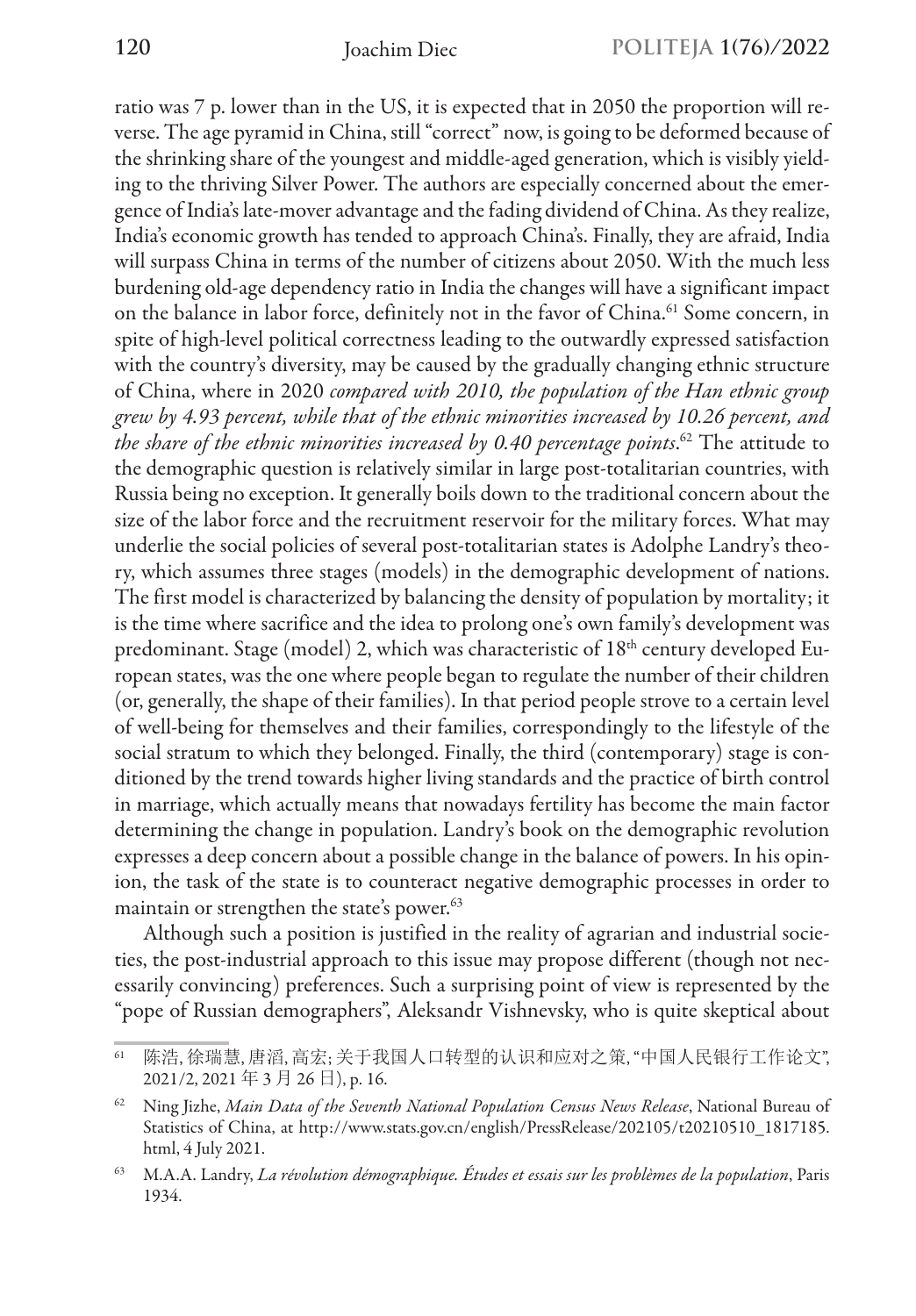the possibility to direct the demographic behavior of the society. The main idea that can be concluded from his book of 2019 is that the supposition that by participating in the life of society socialized individuals can behave as they please, is sociologically naive. The author of the handbook proceeds from the idea of society as a self-organizing system and interprets the demographic transition as a classic example of such self-organization, a spontaneous response of the system to a historically conditioned violation of the balance of fertility and mortality. He considers the threat of global depopulation mythical, but at the same time recognizes the seriousness of the problem of population decline for many post-transition countries. The only solution to this problem for them, as he believes, may be the reception of immigrants.

Vishnevsky does not share Landry's concern, resorting rather to the tradition of Claude Bernard, Walter Kennon, Ludwig von Bertalanffy, Norbert Wiener, Max Weber or Talcott Parsons. He puts forward the idea of the systemic nature of the demographic transition, which ensures the restoration of the balance of fertility and mortality lost as a result of an unprecedented decrease in mortality. What might be surprising, he does not think that this leads to *a violation of this balance due to an unlimited decline in fertility, as it seems to many*. 64 In other words, Vishnevsky supports a very different, Spencerian empirical logic underlying the development of societies, where the artificial actions of the government may interfere with the natural evolution of the society, which should be given the freedom to feel what it needs most. The solution, as he believes, should be experimental, not theoretical.<sup>65</sup> Such an attitude, however, seems to be entirely unacceptable for the contemporary post-totalitarian authorities revering the anthill axiology.

Does the state's approach to demography have anything to do with its totalitarian past? Undoubtedly, one odium of the idea of the ubiquitous state is emperor Augustus' obsession with making the state self-reproducing forever. The authorities are supposed to ensure the survival of the state, so it should embrace with its omnipotence the decisions of family members about the future shape of this basic unit, mainly about the number of children. However, as it was primarily put into by Spencerian assumptions, the case study of Russia shows that limitless development is a utopian project; trying to create an always young and bold empire the decision makers will sooner or later crash into the wall of natural and unintelligible resistance.

### BIBLIOGRAPHY

Aitova Û.S., "Analiz gosudarstvennoj politiki Rossii v sfere regulirovaniâ demografičeskih processov" [Аитова Ю.С., "Анализ государственной политики России в сфере регулирования демографических процессов"], *The Eurasian Scientific Journal*, vol. 11, no. 6 (2019), рр. 1-9.

<sup>64</sup> А.Г. Вишневский, *Демографическая история и демографическая теория: Курс лекций*, Москва 2019.

<sup>65</sup> А.Г. Вишневский, "Демографический переход и проблема демографического саморегулирования", *Социологический журнал*, 2019, Том 25. № 4, р. 94.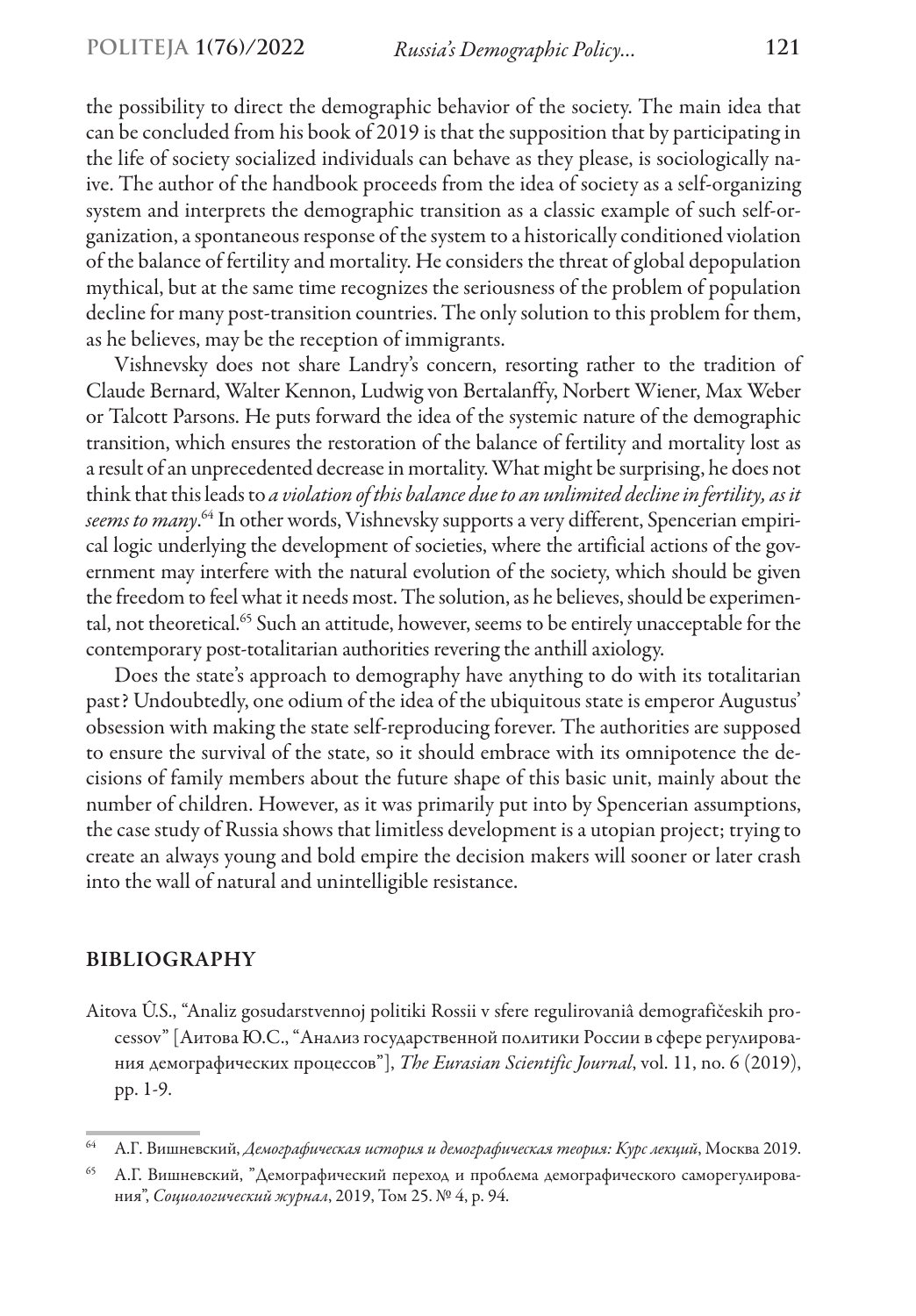- Avilov А., "Russia Will Be One-Third Muslim in 15 Years, Chief Mufti Predicts", *The Moscow Times*, 5 March 2019, at https://www.themoscowtimes.com/2019/03/05/russia-willbe-one-third-muslim-in-15-years-chief-mufti-predicts-a64706.
- Becker G.S., *A Treatise on the Family*, Cambridge 1981.
- Černova H., "Sdohni, no rodi", *Novaâ gazeta,* No 140, 18 dekabrâ 2020 [Чернова H., "Сдохни, но роди", *Новая газета*, № 140, 18 декабря 2020], at https://novayagazeta.ru/ articles/2020/12/16/88400-nazyvaetsya-sdohni-no-rodi.
- *Demografičeskij ežegodnik Rossii*, Moskva 2000 [*Демографический ежегодник России*, Москва 2000], р. 19.
- Eberhardt P., *Geografia ludności Rosji*, Warszawa 2002.
- Ellmann M., Maksudov S., "Soviet Deaths in the Great Patriotic War: a Note", *Europe-Asia Studies*, vol. 46, no. 4 (1994), рр. 671-680, https://doi.org/10.1080/09668139408 412190.
- Gorbunova V.V., "Starenie naseleniâ i ego vliânie na social'no-èkonomičeskoe razvitie sovremennogo rossijskogo obŝestva", *Naučnoe obozrenie*, No 1 (2019) [Горбунова В.В., "Старение населения и его влияние на социально-экономическое развитие современного российского общества", *Научное обозрение*, № 1 (2019)], рр. 11-15.
- Ivuškina A., "Âsli ne spešat rasti: ustranit' deficit mest do 2021 goda ne udastsâ", *Izvestiâ*  [Ивушкина A., "Ясли не спешат расти: устранить дефицит мест до 2021 года не удастся", *Известия*], 18 March 2020, at https://iz.ru/987982/anna-ivushkina/iasli-ne-speshatrasti-ustranit-defitcit-mest-do-2021-goda-ne-udastsia.
- Landry M.A.A., *La révolution démographique. Études et essais sur les problèmes de la population*, Paris 1934.
- Mintrud, Proekty, *Demografiâ: Staršee pokolenie* [Минтруд, Проекты, *Демография: Старшее поколение*], аt https://xn--80aapampemcchfmo7a3c9ehj.xn--p1ai/projects/demografiya/ starshee\_pokolenie.
- Mintrud, Proekty: *Demografiâ* [Минтруд, Проекты: *Демография*], at https://xn--80aapam pemcchfmo7a3c9ehj.xn--p1ai/projects/demografiya.
- Mougel N., *World War I Casualties*, REРERES, Robert Schuman Center, рp. 5-13, at http:// www.centre-robert-schuman.org/userfiles/files/REPERES%20%E2%80%93%20mod ule%201-1-1%20-%20explanatory%20notes%20%E2%80%93%20World%20War%20 I%20casualties%20%E2%80%93%20EN.pdf.
- Nacional'nye proekty Rossii, *Demografiâ* [Национальные проекты России, *Демография*], at https://xn--80aapampemcchfmo7a3c9ehj.xn--p1ai/projects.
- Nacional'nyj proekt "Demografiâ" [Национальный проект "Демография"], at http://static. government.ru/media/files/wPb9oC2EGat0agNjaVYWKkO8MkAUH3rV.pdf.
- Nemcov B., "Â ne mogu byt' islamofobom, tak kak lûblû svoih detej", Kommentarij IA *Islam-News* [Немцов Б., "*Я не могу быть исламофобом, так как люблю своих детей*", Комментарий ИА *IslamNews*], аt https://nemtsov-most.org/2017/08/02/boris-nemtsovi-can-not-be-an-islamophobe-because-i-love-my-children/.
- Ning Jizhe, *Main Data of the Seventh National Population Census News Release*, National Bureau of Statistics of China, at http://www.stats.gov.cn/english/PressRelease/202105/ t20210510\_1817185.html.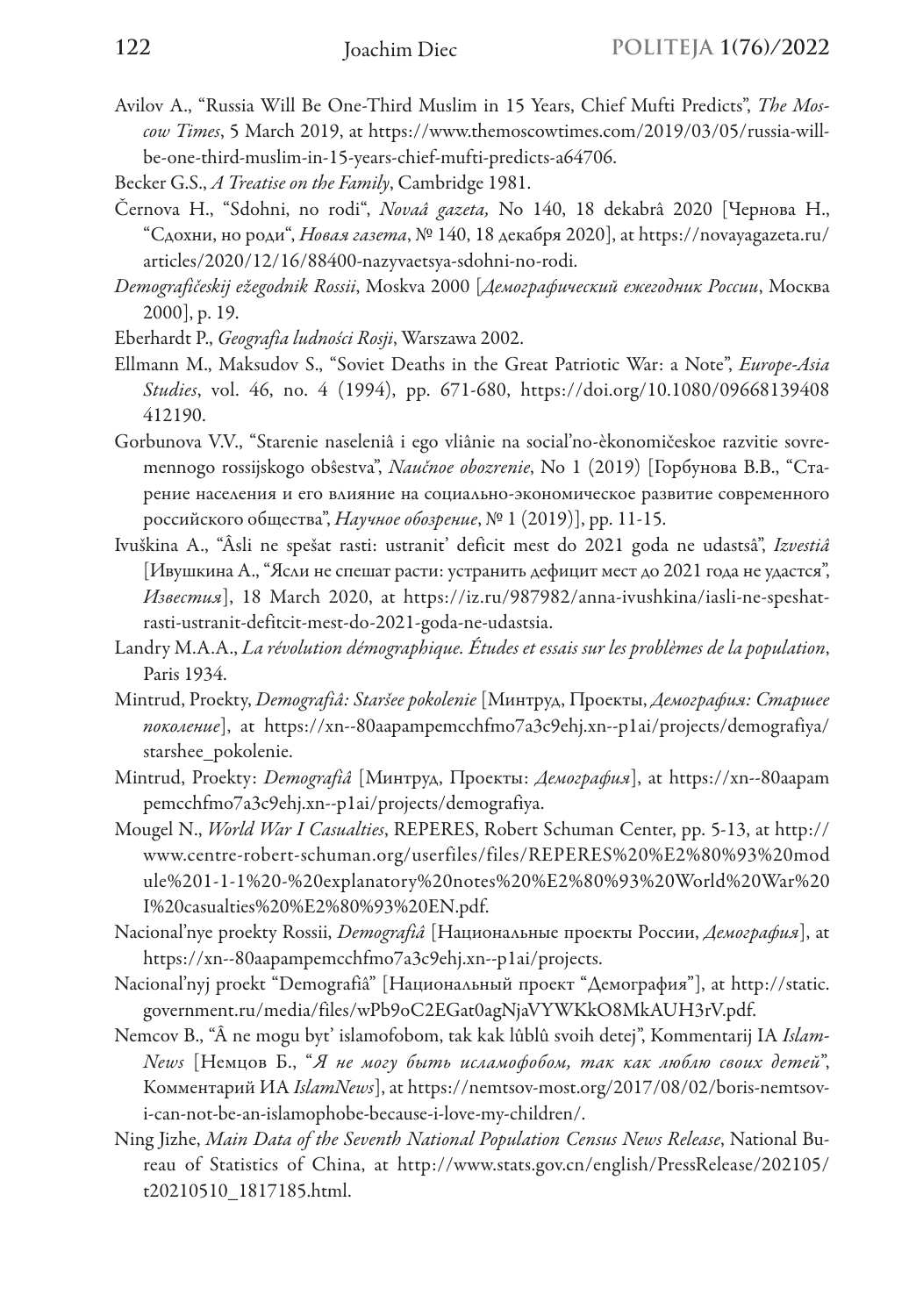Pipes R., *Communism: A History*, New York, 2001.

- Popova L.A. [Попова Л.А.], "The Results of the Modern Demographic Policy in Russia", *International Journal of Regional Development*, vol. 1, no. 1 (2014), рр. 26-38, https://doi. org/10.5296/ijrd.v1i1.6438.
- Prezident Rossijskoj Federacii, Poslanie Prezidenta Rossijskoj Federacii Federal'nomu Sobraniû ot 08.07.2000 g.: *Gosudarstvo Rossiâ. Put' k èffektivnomu gosudarstvu (O položenii v strane*  i osnovnyh napravleniâh vnutrennej i vnešnej politiki gosudarstva) [Президент Российской Федерации, Послание Президента Российской Федерации Федеральному Собранию от 08.07.2000 г.: *Государство Россия. Путь к эффективному государству (О положении в стране и основных направлениях внутренней и внешней политики государства)*], at http://www.kremlin.ru/acts/bank/22401.
- Rossijskaâ Akedemiâ Nauk, *Demografi*č*eskoe samo*č*uvstvie regionov Rossii: Nacional'nyj demografi*č*eskij doklad – 2020*, Otv. redaktory: T.K. Rostovskaâ, A.A. Šabunova, Moskva 2021 [Российская Акедемия Наук, *Демографическое самочувствие регионов России: Национальный демографический доклад – 2020*, Отв. редакторы: Т.К. Ростовская, А.А. Шабунова, Москва 2021].
- Rostovskaâ T.K., Šabunova A.A. (eds.), *Demografi*č*eskoe samo*č*ustvie regionov Rossii. Nacional'nyj demografi*č*eskij doklad – 2020*, Moskva 2021 [Ростовская Т.К., Шабунова А.А. (eds.), *Демографическое самочуствие регионов России. Национальный демографический доклад – 2020*, Москва 2021].
- Schulz T.P., "A Preliminary Survey of Economic Analyses of Fertility", *American Economic Review*, vol. 63(2) (1973), рр. 71-78.
- Ŝerbakova E., *Migraciâ v Rossii, predvaritel'nye itogi 2020 goda* [Щербакова E., *Миграция в России, предварительные итоги 2020 года*], at http://www.demoscope.ru/weekly/ 2021/0895/barom01.php.
- Validova A.F., "Vliânie «materinskogo kapitala» na roždaemost' po dannym rossijskih obsledovanij domohozâjstv", in *Demografičičeskaâ i semejnaâ politika v kontekste celej ustojčivogo razvitiâ: sbornik statej IX Ural'skogo demografičeskogo foruma*, v 2-h tomah, Tom I, Ekaterinburg 2018 [Валидова А.Ф., "*Влияние* «*материнского капитала» на рождаемость по данным российских обследований домохозяйств*", in *Демографичическая и семейная политика в контексте целей устойчивого развития: сборник статей IX Уральского демографического форума*, в 2-х томах, Том I, Екатеринбург 2018], рр. 506-513.
- Višnevskij A.G. (ed.), *Demografičeskaâ modernizaciâ Rossii: 1900-2000*, Moskva 2006 [Вишневский А.Г. (ed.), *Демографическая модернизация России: 1900-2000*, Москва 2006].
- Višnevskij A.G., "Demografičeskij perehod i problema demografičeskogo samoregulirovaniâ", *Sociologičeskij žurnal*, Tom 25, No 4 (2019) [Вишневский А.Г., "Демографический переход и проблема демографического саморегулирования", *Социологический журнал*, Том 25, № 4 (2019)], рр. 93-104.
- Višnevskij A.G., *Demografičeskaâ istoriâ i demografičeskaâ teoriâ: Kurs lekcij*, Moskva 2019 [Вишневский А.Г., *Демографическая история и демографическая теория: Курс лекций*, Москва 2019], https://doi.org/10.17323/978-5-7598-1706-2.
- Willis R., "A New Approach to the Economic Theory of Fertility Behavior", *Journal of Political Economy*, vol. 81 (1973), рр. S14-S64, https://doi.org/10.1086/260152.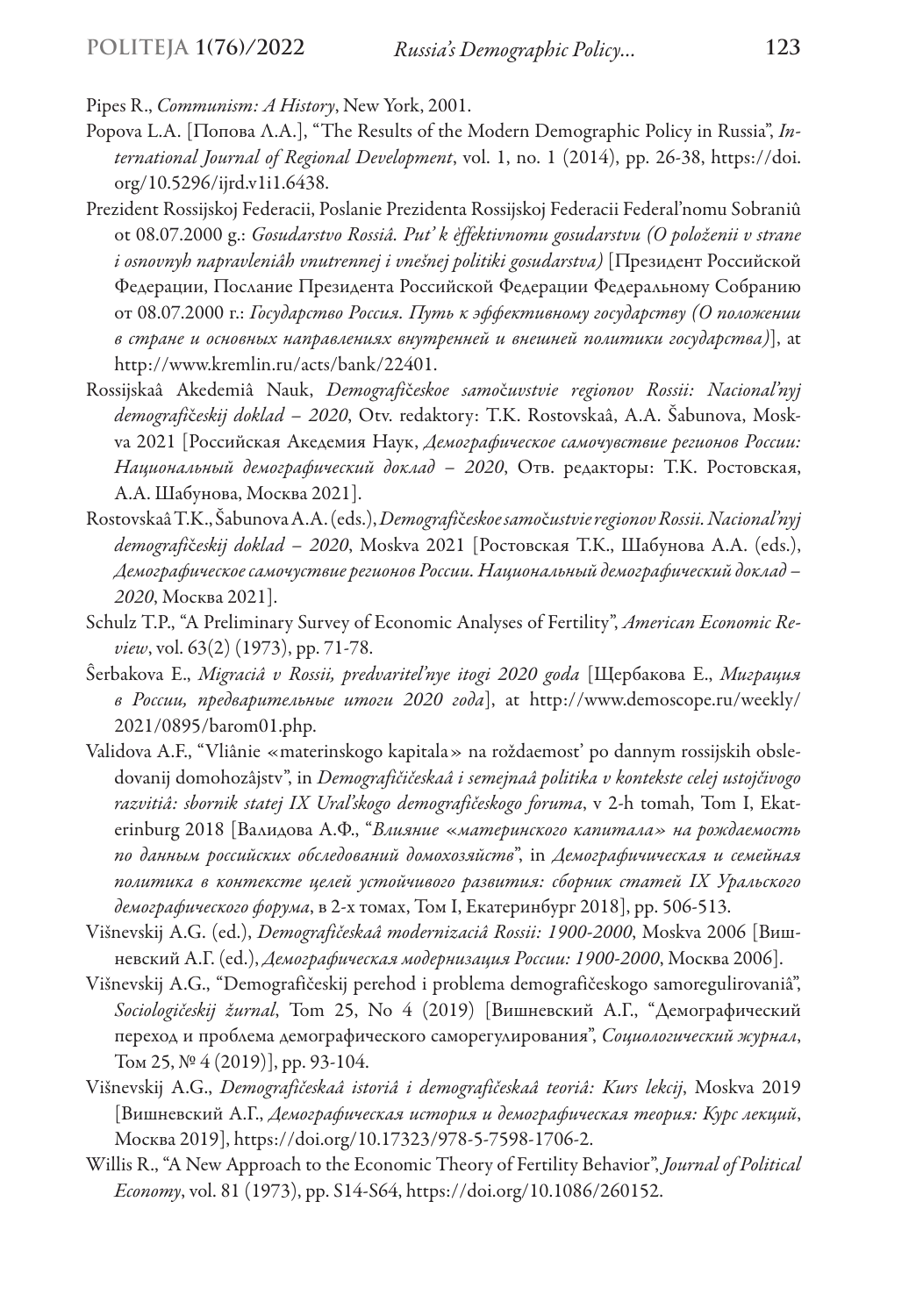陈浩, 徐瑞慧, 唐滔, 高宏; 关于我国人口转型的认识和应对之策, "中国人民银行工作 论文", 2021/2, 2021 年 3 月 26 日.

#### Sources of statistical data

- Analitičeskij centr Ûriâ Levady, *Obraz parlamentskih partij v obŝestvennom soznanii* [Аналитический центр Юрия Левады, *Образ парламентских партий в общественном сознании*], 20 April 2021, at https://www.levada.ru/2021/04/28/obraz-parlamentskihpartij-v-obshhestvennom-soznanii/.
- COW, *Intra State War Data*, Intra-State War Data, (v4.1), at www.correlatesofwar.org/ data-sets/COW-war.
- Federal'naâ služba gosudarstvennoj statistiki, *23110000100100200001 Obŝij prirost postoânnogo naseleniâ* [Федеральная служба государственной статистики, *23110000100100200001 Общий прирост постоянного населения*], at https://showdata.gks.ru/report/278934/.
- Federal'naâ služba gosudarstvennoj statistiki, *Operativnye dannye po estestvennomu dviženiû*  naseleniâ Rossijskoj Federacii (za ânvar'-sentâbr' 2021 goda) [Федеральная служба государственной статистики, *Оперативные данные по естественному движению населения Российской Федерации (за январь-сентябрь 2021 года)*], at https://rosstat.gov.ru/storage/ mediabank/edn09\_2021.htm.
- Federal'naâ služba gosudarstvennoj statistiki, *Operativnye demografičeskie pokazateli za ânvar' – iûn' 2020 goda* [Федеральная служба государственной статистики, *Оперативные демографические показатели за январь – июнь 2020 года*], at https://rosstat.gov.ru/storage/ mediabank/BgjLrP31/demogr\_01-06.pdf.
- Federal'naâ služba gosudarstvennoj statistiki, *Svedeniâ o čisle zaregistrirovannyh umerših s ustanovlennym diagnozom koronavirusnoj infekcii za sentâbr' 2021 goda* [Федеральная служба государственной статистики, *Сведения о числе зарегистрированных умерших с установленным диагнозом коронавирусной инфекции за сентябрь 2021 года*], at https:// rosstat.gov.ru/storage/mediabank/edn09\_2021.htm.
- Macrotrends, *Russia Life Expectancy 1950-2021*, at https://www.macrotrends.net/countries/ RUS/russia/life-expectancy.
- *Naselenie SSSR po dannym Vsesoûznoj perepisi naseleniâ 1989 g.*, Moskva 1990 [*Население СССР по данным Всесоюзной переписи населения 1989 г.*, Москва 1990].
- Rosinfostat, *Prodolžitel'nost'* žizni *po dannym Rosstat* [Росинфостат, Продолжительность жизни по данным Росстат], at https://rosinfostat.ru/prodolzhitelnost-zhizni/#i-3.
- StatBûro, *Inflâciâ v Rossii v 1995 godu* [СтатБюро, Инфляция в России в *1995* году], at https://www.statbureau.org/ru/russia/inflation/1995.
- Statdata, *Prirost/ubyl' naseleniâ Rossii na 2020* [*Прирост/убыль населения России на 2020*], at http://www.statdata.ru/prirost-naseleniya-rossii.
- Statista, *Crude Birth Rate in Russia from 1840 to 2020*, at https://www.statista.com/sta tistics/1038013/crude-birth-rate-russia-1840-2020/.
- Statista, *Natural Population Increase in Russia from 1990 to 2020*, аt https://www.statista.com/ statistics/1010200/natural-increase-in-russian-population/.
- Statista, *Russia: Age Distribution from 2010 to 2020*, at https://www.statista.com/statistics/ 271344/age-distribution-in-russia/.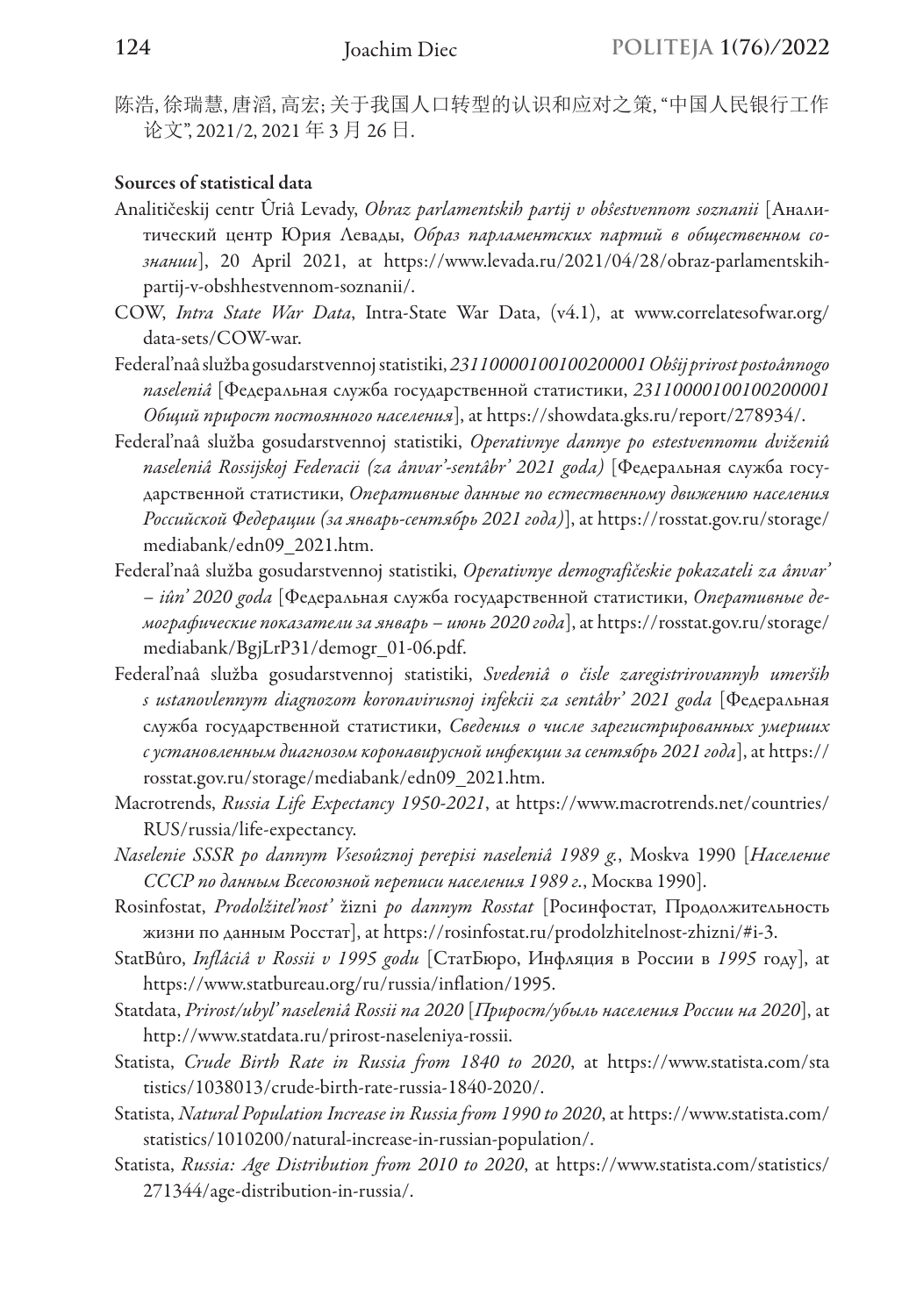- Statistika i pokazateli, *Roždaemost' po dannym Rosstat* [Статистика и показатели, *Рождаемость по данным Росстат*], at https://rosinfostat.ru/rozhdaemost/.
- Statistika i pokazateli, *Statistika abortov v Rossii po dannym Rosstat* [Статистика и показатели, *Статистика абортов в России по данным Росстат*], at https://rosinfostat.ru/ statistika-abortov-v-rossii-po-dannym-rosstat/.
- Statistika i pokazateli, *Statistika migracii po dannym Rosstat* [Статистика и показатели, *Статистика миграции по данным Росстат*], at https://rosinfostat.ru/migratsia/.
- *Statistika i pokazateli. Regional'nye i federal'nye* [*Статистика и показатели. Региональные и федеральные*], at https://rosinfostat.ru/chislennost-naseleniya/.
- Statistika po Rossii, *Čečnâ* [Статистика по России, *Чечня*], at https://russia.duck.consulting/ regions/95#collapse501797.
- Statistika po Rossii, *Ivanovskaâ oblast'* [Статистика по России, *Ивановская область*], at https://russia.duck.consulting/regions/37#collapse501734.
- World Table, *Tablica roždaemosti po godam (Rossiâ)* [*Таблица рождаемости по годам (Россия)*], at https://worldtable.info/gosudarstvo/tablica-rozhdaemosti-po-godam-rossija.html.

#### Legislative and executive acts

- Ministerstvo zdravoharaneniâ i social'nogo razvitiâ Rossijskoj Federacii, Prikaz ot 3 dekabrâ 2007 g. N 736: *Ob utverždenii perečnâ medicinskih pokazanij dlâ iskusstvennogo preryvaniâ beremennosti* (v red. Prikaza Minzdravsocrazvitiâ RF ot 27.12.2011 N 1661n) [Министерство здравохаранения и социального развития Российской Федерации, Приказ от 3 декабря 2007 г. N 736: *Об утверждении перечня медицинских показаний для искусственного прерывания беременности* (в ред. Приказа Минздравсоцразвития РФ от 27.12.2011 N 1661н)], at https://normativ.kontur.ru/document?moduleId=1&documentId=193660.
- Ukaz Prezidenta Rossijskoj Federacii ot 9 oktâbrâ *2007* goda No 1351 *Ob utverždenii Koncepcii demografičeskoj politiki Rossijskoj Federacii na period do 2025 goda* [Указ Президента Российской Федерации от 9 октября 2007 года № 1351 *Об утверждении Концепции демографической политики Российской Федерации на период до 2025 года*], at http:// www.kremlin.ru/acts/bank/26299.
- Ukaz Prezidenta Rossijskoj Federacii ot 3 noâbrâ 2018 goda *O vnesenii izmenenij v perečen' federal'nyh okrugov utverždennyj ukazom Prezidenta Rossijskoj Federacii ot 13 maâ 2000 goda*, No 849 [Указ Президента Российской Федерации от 3 ноября 2018 года *О внесении изменений в перечень федеральных округов утвержденный указом Президента Российской Федерации от 13 мая 2000 года*, Но 849], at http://publication.pravo.gov.ru/Document/ View/0001201811040002.
- Ukaz Prezidiuma VS SSSR ot 23.11.1955 *Ob otmene zapreŝeniâ abortov* [Указ Президиума ВС СССР от 23.11.1955 *Oб отмене запрещения абортов*], at http://base.garant. ru/57499465/.
- Ukaz Prezidenta Rossijskoj Federacii ot 07.05.2018 g. No 204 O *nacional'nyh celâh i strategičeskih zadačah razvitiâ Rossijskoj Federacii na period do 2024 goda* [Указ Президента Российской Федерации от 07.05.2018 г. № 204 *О национальных целях и стратегических задачах развития Российской Федерации на период до 2024 года*], аt http://www.kremlin.ru/acts/ bank/43027.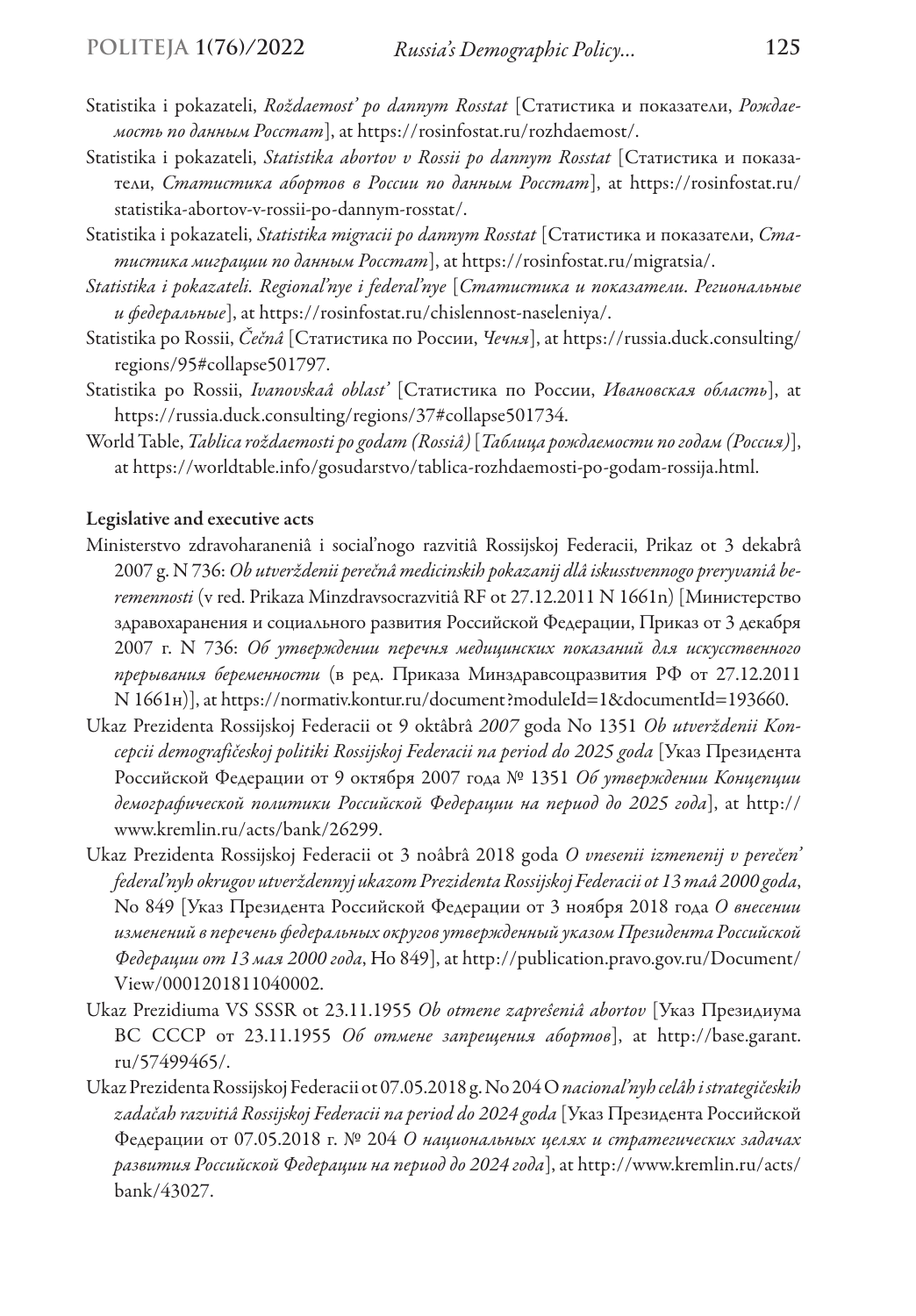\* \* \*

- Federal'nyj zakon ot 19.05.1995 g. No 81-FZ *O gosudarstvennyh posobiâh graždanam, imeûŝim detej* [Федеральный закон от 19.05.1995 г. № 81-ФЗ *О государственных пособиях гражданам, имеющим детей*], at http://www.kremlin.ru/acts/bank/7871.
- Federal'nyj zakon ot 29.12.2006 g. No 256-FZ *O dopolnitel'nyh merah gosudarstvennoj podderžki semej, imeûŝih detej* [Федеральный закон от 29.12.2006 г. № 256-ФЗ *О дополнительных мерах государственной поддержки семей, имеющих детей*], аt http://www.kremlin.ru/ acts/bank/24820/page/1.
- Federal'nyj zakon ot 21.07.2014 N 243-FZ O vnesenii izmenenij v Kodeks Rossijskoj Federacii ob administrativnyh pravonarušeniâh i stat'û 56 Federal'nogo zakona *Ob osnovah ohrany zdorov'â graždan v Rossijskoj Federacii* Федеральный закон от 21.07.2014 N 243-ФЗ О внесении изменений в Кодекс Российской Федерации об административных правонарушениях и статью 56 Федерального закона *Об основах охраны здоровья граждан в Российской Федерации*], at http://www.consultant.ru/document/cons\_doc\_ LAW\_165845/3d0cac60971a511280cbba229d9b6329c07731f7/.
- Federal'nyj zakon ot 21.11.2011 N 323-FZ (red. ot 02.07.2021) *Ob osnovah ohrany zdorov'â graždan v Rossijskoj Federacii* (s izm. i dop., vstup. v silu s 01.10.2021) [Федеральный закон от 21.11.2011 N 323-ФЗ (ред. от 02.07.2021) *Об основах охраны здоровья граждан в Российской Федерации* (с изм. и доп., вступ. в силу с 01.10.2021)], at http://www.consultant.ru/ document/cons\_doc\_LAW\_121895/5e5a1acccfe61df97f5fcb684e12cab5fee05e25/.
- Prezident Rossijskoj Federacii, Ukaz ot 07 maâ 2012 g. No 606 *O merah po realizacii demografičeskoj politiki Rossijskoj Federacii* [Президент Российской Федерации, Указ от 07 мая 2012 г. № 606 *О мерах по реализации демографической политики Российской Федерации*], at http://www.kremlin.ru/acts/bank/35270.

\* \* \*

- Prezident Rossijskoj Federacii, Ukaz ot 07 maâ 2018 g. No 204 *O nacional'nyh celâh i strategičeskih zadačah razvitiâ Rossijskoj Federacii na period do 2024 goda* [Президент Российской Федерации, Указ от 07 мая 2018 г. № 204 *О национальных целях и стратегических задачах развития Российской Федерации на период до 2024 года*], аt http://www.kremlin. ru/acts/bank/43027.
- Prezident Rossijskoj Federacii, Ukaz ot 15 noâbrâ 1993 g. No 1908 *O Komissii po voprosam ženŝin, sem'i i demografii pri Prezidente Rossijskoj Federacii* [Президент Российской Федерации, Указ от 15 ноября 1993 г. № 1908 *О Комиссии по вопросам женщин, семьи и демографии при Президенте Российской Федерации*], аt http://www.consultant.ru/ cons/cgi/online.cgi?req=doc;base=EXP;n=227012;dst=100101#VjuGPnSGIIypo7sb.
- Prezident Rossijskoj Federacii, Ukaz ot 3 noâbrâ 2018 goda *O vnesenii izmenenij v pere*č*en' federal'nyh okrugov utver*ž*dennyj ukazom Prezidenta Rossijskoj Federacii ot 13 ma*â 2000 *goda*, No 849 [Президент Российской Федерации, Указ от 3 ноября 2018 года *О внесении изменений в перечень федеральных округов утвержденный указом Президента Российской Федерации от 13 мая 2000 года*, № 849], at http://publication.pravo.gov.ru/Document/ View/0001201811040002.
- Prezident Rossijskoj Federacii, Ukaz ot 9 oktâbrâ 2007 goda No 1351 *Ob utverždenii Koncepcii demografičeskoj politiki Rossijskoj Federacii na period do 2025 goda* [Президент Российской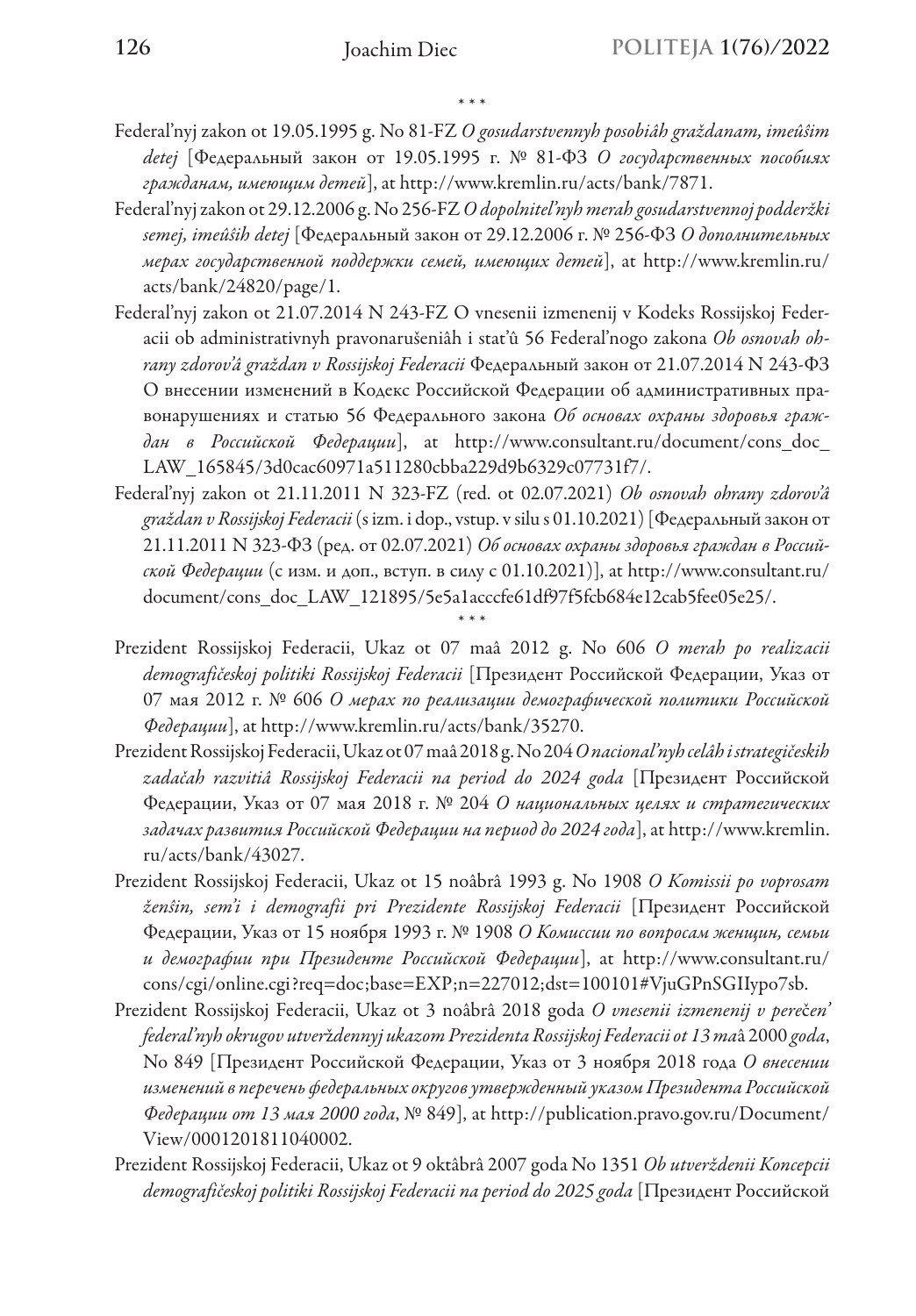Федерации, Указ от 9 октября 2007 года № 1351 *Об утверждении Концепции демографической политики Российской Федерации на период до 2025 года*], at http://www. kremlin.ru/acts/bank/26299.

*Doklad Komissii po voprosam ženŝin, sem'i i demografii pri Prezidente Rossijskoj Federacii (v sootvetstvii s rešeniem Komissii 04.02.97 g.)* [*Доклад Комиссии по вопросам женщин, семьи и демографии при Президенте Российской Федерации (в соответствии с решением Комиссии 04.02.97 г.)*], аt http://vivovoco.astronet.ru/VV/NO\_COMM/DEMOGOV.HTM. \* \* \*

\* \* \*

- Pravitel'stvo Rossijskoj Federacii, *Pasport nacional'nogo proekta «Demografiâ»* [Правительство Российской Федерации, *Паспорт национального проекта «Демография»*], рр. 2 ff, at http://static.government.ru/media/files/Z4OMjDgCaeohKWaA0psu6lCekd3hwx2m.pdf.
- Pravitel'stvo Rossijskoj Federacii, Rasporâženie No 669-r ot 14 aprelâ 2016 g.: *Plan meropriâtij po realizacii v 2016-2020 godah Koncepcii demografičeskoj politiki Rossijskoj Federacii na period do 2025 goda* [Правительство Российской Федерации, Распоряжение № 669-р от 14 апреля 2016 г.: *План мероприятий по реализации в 2016-2020 годах Концепции демографической политики Российской Федерации на период до 2025 года*], at https:// mintrud.gov.ru/docs/government/176.
- Pravitel'stvo Rossijskoj Federacii, Rasporâženie ot 16 sentâbrâ 2021 g. No 2580-p: *Plan meropriâtij po realizacii v 2021-2025 godah Koncepcii demografičeskoj politiki Rossijskoj Federacii na period do 2025 goda* [Правительство Российской Федерации, Распоряжение от 16 сентября 2021 г. № 2580-p: *План мероприятий по реализации в 2021-2025 годах Концепции демографической политики Российской Федерации на период до 2025 года*], at http://static.government.ru/media/files/QFHNS7LF3pa7KdeiThGuxg90Xp AnvYdh.pdf.
	- \* \* \*
- Mintrud, Informaciâ o hode realizacii Federal'nogo zakona ot 29 dekabrâ 2006 g. No 256- FZ *O dopolnitel'nyh merah gosudarstvennoj podderžki semej, imeûŝih detej* [Минтруд, Информация о ходе реализации Федерального закона от 29 декабря 2006 г. № 256-ФЗ *О дополнительных мерах государственной поддержки семей, имеющих детей*], at https:// mintrud.gov.ru/docs/pfrf/9.
- Mintrud, Informaciâ o hode realizacii Federal'nogo zakona ot 29 dekabrâ 2006 g. No 256- FZ *O dopolnitel'nyh merah gosudarstvennoj podderžki semej, imeûŝih detej* [Минтруд, Информация о ходе реализации Федерального закона от 29 декабря 2006 г. № 256-ФЗ *О дополнительных мерах государственной поддержки семей, имеющих детей*], at https:// mintrud.gov.ru/docs/pfrf/9.
- Mintrud, Informaciâ ot 15 aprelâ 2015 g. *Primernyj plan meropriâtij sub"ekta Rossijskoj Federacii po povyšeniû roždaemosti na period 2015-2018 gody* [Минтруд, Информация от 15 апреля 2015 г. *Примерный план мероприятий субъекта Российской Федерации по повышению рождаемости на период 2015-2018 годы*], at https://mintrud.gov.ru/docs/mintrud/ protection/148.
- Mintrud, Metodičeskie rekomendacii Mintruda Rossii ot 24 oktâbrâ 2012 g. *Po dorabotke Plana meropriâtij po povyšeniû roždaemosti sub"ekta Rossijskoj Federacii na 2015-2018 gody*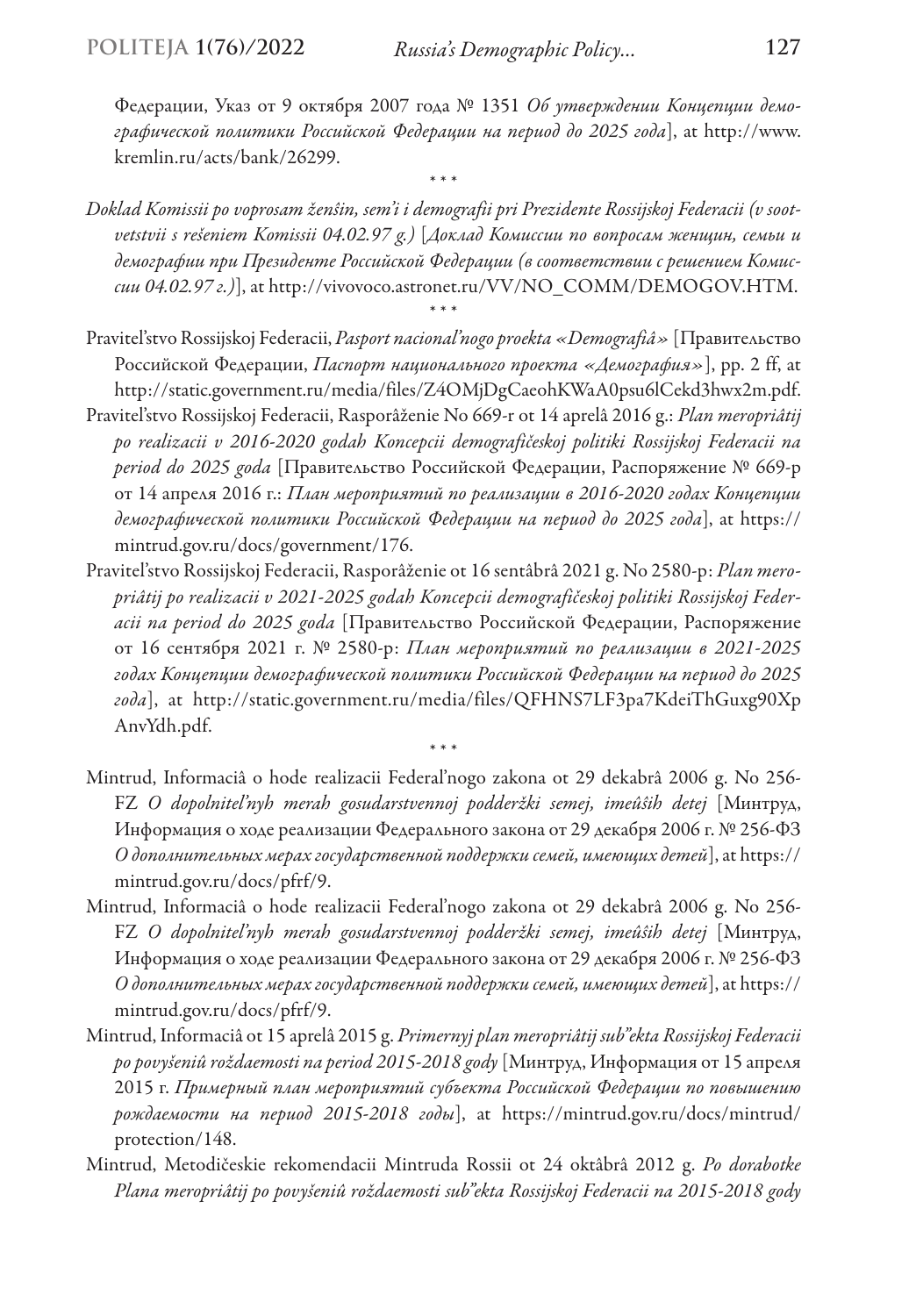[Минтруд, Методические рекомендации Минтруда России от 24 октября 2012 г. *По доработке Плана мероприятий по повышению рождаемости субъекта Российской Федерации на 2015-2018 годы*], at https://mintrud.gov.ru/docs/mintrud/protection/4.

- Mintrud, Metodičeskie rekomendacii Mintruda Rossii ot 24 oktâbrâ 2012 g. *Po razrabotke regional'nyh programm demografičeskogo razvitiâ* [Минтруд, Методические рекомендации Минтруда России от 24 октября 2012 г. *По разработке региональных программ демографического развития*], at https://mintrud.gov.ru/docs/mintrud/protection/4.
- Mintrud, *Pasport federal'nogo proekta «Finansovaâ podderžka semej pri roždenii detej»* [Минтруд, *Паспорт федерального проекта «Финансовая поддержка семей при рождении детей»*], at https://mintrud.gov.ru/uploads/magic/ru-RU/Ministry-0-1171-src-1631193510. 0461.pdf.
- Mintrud, *Pasport federal'nogo proekta «Formirovanie sistemy motivacii graždan k zdorovomu obrazu žizni, vklûčaâ zdorovoe pitanie i otkaz ot vrednyh privyček»* [Минтруд, *Паспорт федерального проекта «Формирование системы мотивации граждан к здоровому образу жизни, включая здоровое питание и отказ от вредных привычек»*], аt https://mintrud. gov.ru/uploads/magic/ru-RU/Ministry-0-1174-src-1631197559.3506.pdf.
- Mintrud, *Pasport federal'nogo proekta «Sodejstvie zanâtosti»* [Минтруд, *Паспорт федерального проекта «Содействие занятости»*], at https://mintrud.gov.ru/uploads/magic/ru-RU/ Ministry-0-1172-src-1631193699.5099.pdf.
- Mintrud, *Pasport federal'nogo proekta «Sozdanie dlâ vseh kategorij i grupp naseleniâ uslovij dlâ zanâtij fizičeskoj kul'turoj i sportom, massovym sportom, v tom čisle povyšenie urovnâ obespečennosti naseleniâ ob"ektami sporta, a takže podgotovka sportivnogo rezerva»* [Минтруд, *Паспорт федерального проекта «Создание для всех категорий и групп населения условий для занятий физической культурой и спортом, массовым спортом, в том числе повышение уровня обеспеченности населения объектами спорта, а также подготовка спортивного резерва»*], at https://mintrud.gov.ru/uploads/magic/ru-RU/Ministry-0-1175-src-1631197597.5877.pdf.
- Mintrud, *Pasport federal'nogo proekta «Staršee pokolenie»* [Минтруд, *Паспорт федерального проекта «Старшее поколение»*], at https://mintrud.gov.ru/uploads/magic/ru-RU/Ministry-0-1173-src-1631197511.7038.pdf.
- Mintrud, Pis'mo No 12-6/10/V-6220 ot 31 avgusta 2015 g. *Ob analize situacii v oblasti roždaemosti i merah, prinimaemyh sub"ektami Rossijskoj Federacii po sohraneniû pozitivnoj dinamiki* [Минтруд, Письмо № 12-6/10/В-6220 от 31 августа 2015 г. *Об анализе ситуации в области рождаемости и мерах, принимаемых субъектами Российской Федерации по сохранению позитивной динамики*], at https://mintrud.gov.ru/docs/mintrud/protection/237.
- Mintrud, Rekomendacii ot 15 aprelâ 2015 g. *Èlektronnaâ tablica rasčeta planovyh pokazatelej roždaemosti (po každomu regionu)* [Минтруд, Рекомендации от 15 апреля 2015 г. *Электронная таблица расчета плановых показателей рождаемости (по каждому региону)*], at https://mintrud.gov.ru/docs/mintrud/protection/192.
- Mintrud, Rekomendacii ot 15 aprelâ 2015 g. *Po ocenke potencial'noj rezul'tativnosti mer demografičeskoj politiki v otnošenii roždaemosti* [Минтруд, Рекомендации от 15 апреля 2015 г. *По оценке потенциальной результативности мер демографической политики в отношении рождаемости*], at https://mintrud.gov.ru/docs/mintrud/protection/147.